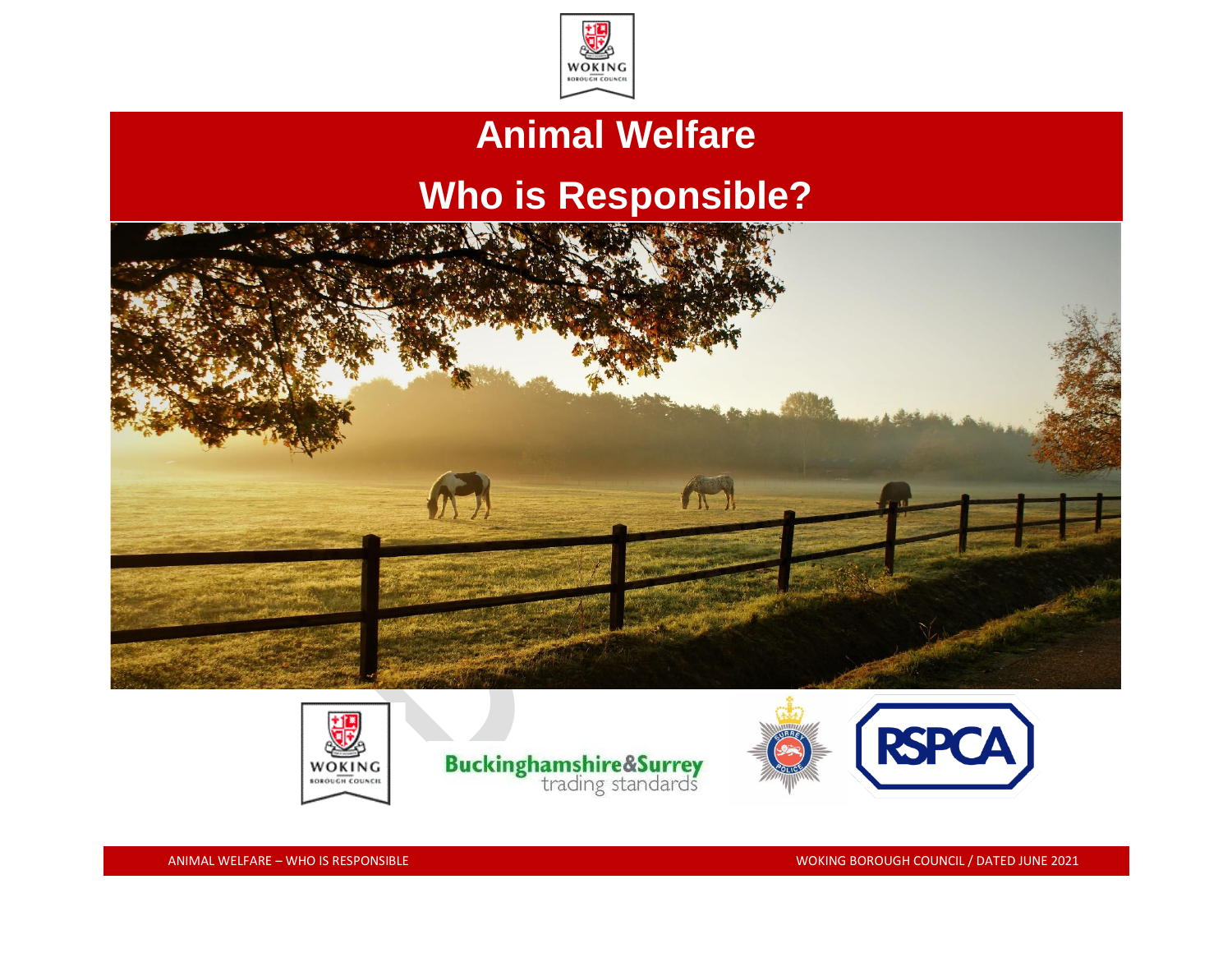

# **Responsibilities under the Animal Welfare Act 2006**

This publication is intended to act as a single signposting document setting out who is responsible for the different areas of Animal Welfare to help members of the public quickly access the help that they need.

Anyone who owns, keeps, works with or has any responsibility for an animal is legally obliged to ensure the animal's welfare needs are met by providing for these five basic needs:

• *suitable environment, suitable diet, ability to exhibit normal behaviour patterns, to be housed with, or apart, from other animals and to protected from pain, suffering, injury and disease.*

Failure to do so may mean an offence has been committed under section 9 of the Animal Welfare Act. For advice on looking after domestic animals visit the RSPCA website or the DEFRA codes of practice. For farmed livestock contact your local Trading Standards Animal Health team.

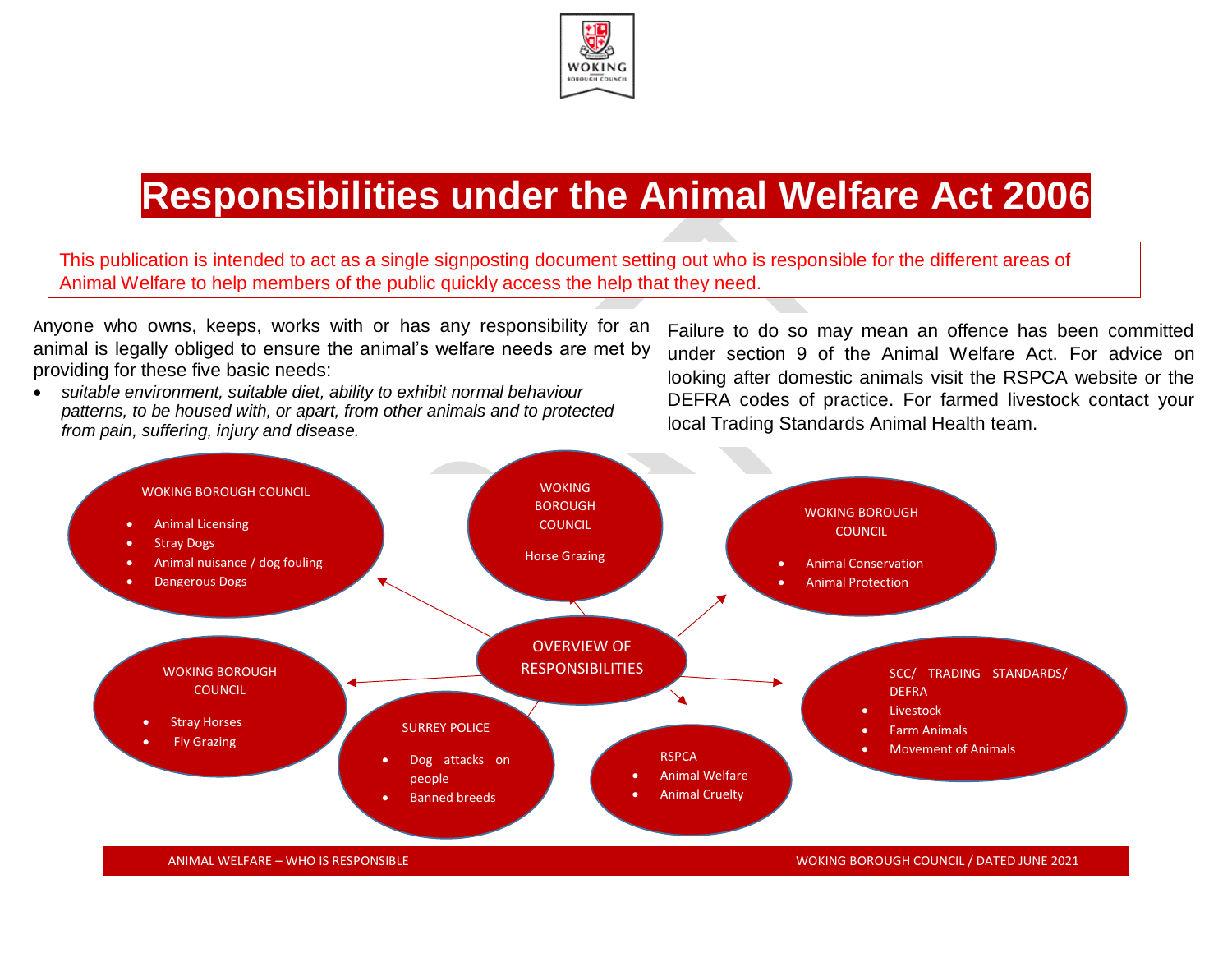

#### **Key**

**First point of contact**

**References to a "Council" refers to the Woking Borough Council. "County Council" refers to Surrey County Council** 

| <b>ANIMAL WELFARE ACT 2006</b>                                                                                                                                   |                                                     |                                                                                                                                                                                    |                                                                              |                                                                                                                                                                                                                                                                                                                       |
|------------------------------------------------------------------------------------------------------------------------------------------------------------------|-----------------------------------------------------|------------------------------------------------------------------------------------------------------------------------------------------------------------------------------------|------------------------------------------------------------------------------|-----------------------------------------------------------------------------------------------------------------------------------------------------------------------------------------------------------------------------------------------------------------------------------------------------------------------|
| <b>Type of incident</b>                                                                                                                                          | <b>Owner/Keeper's</b><br>responsibility             | Council*                                                                                                                                                                           | <b>Police</b>                                                                | <b>RSPCA</b>                                                                                                                                                                                                                                                                                                          |
| <b>Unnecessary</b><br><b>Suffering</b><br>(Section 4) – an<br>offence to cause<br>unnecessary<br>suffering to an<br>animal by an<br>action or failure to<br>act. | Not to cause unnecessary suffering to an<br>animal. | Councils have the power<br>to appoint inspectors<br>under The Animal<br>Welfare Act 2006.<br><b>Trading Standards may</b><br>investigate instances<br>involving farmed<br>animals. | Do not generally<br>deal with this but<br>may get involved<br>in some cases. | <b>RSPCA will</b><br>generally take the<br>lead in<br>investigations<br>relating to<br>domestic<br>animals/puppy<br>farms. From 1st<br>January 2021 all<br>on farm referrals<br>requiring further<br>investigation will<br>be referred to The<br><b>Animal and Plant</b><br><b>Health Agency</b><br>(APHA) - duty vet |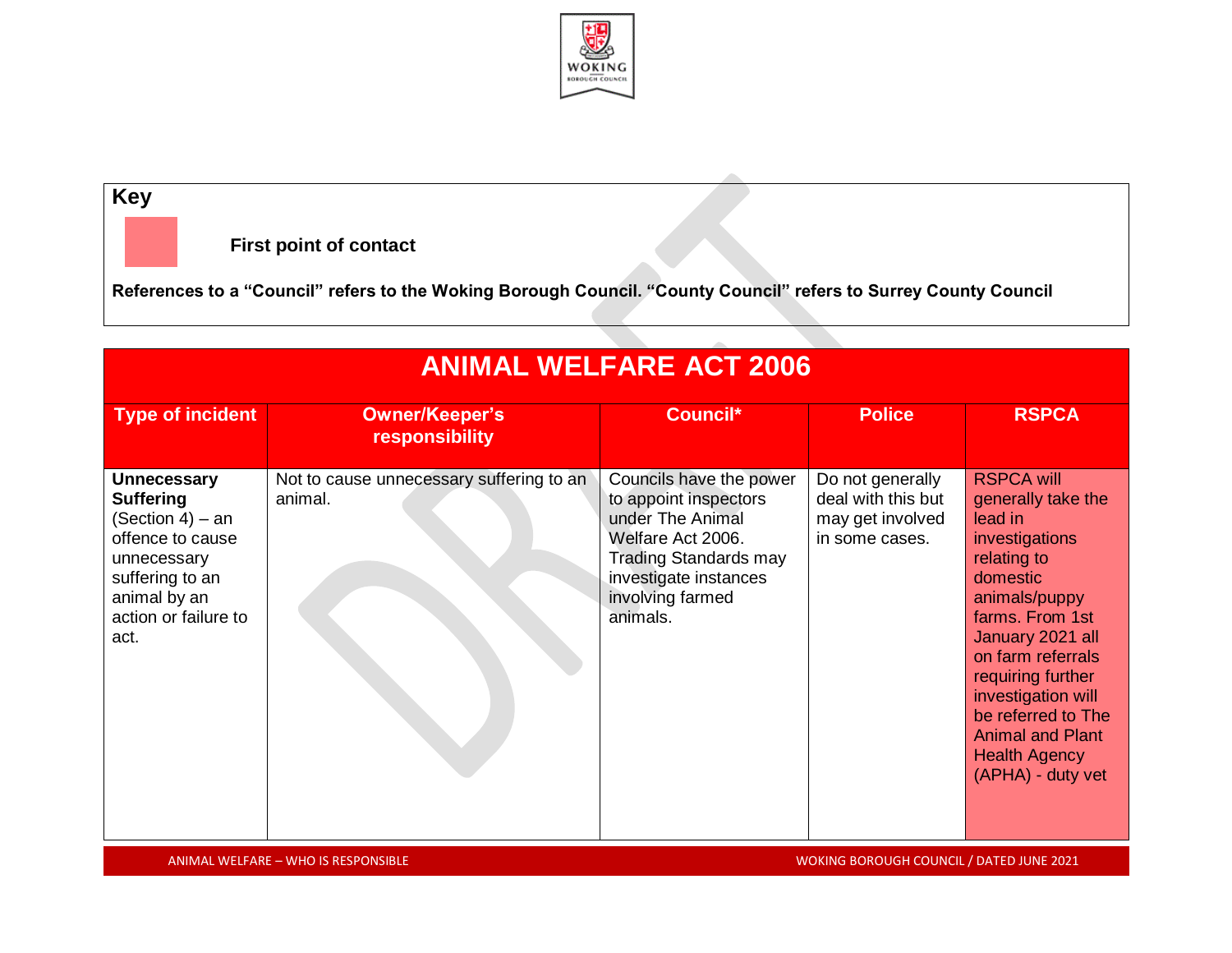

| <b>Type of incident</b>                                                                                                                                                                                                                                                                                                                                                                                                     | <b>Owner/Keeper's</b><br>responsibility                                                                                                                                                           | Council*                                                                                                              | <b>Police</b>                       | <b>RSPCA</b>                                                                                                                                                                                                           |
|-----------------------------------------------------------------------------------------------------------------------------------------------------------------------------------------------------------------------------------------------------------------------------------------------------------------------------------------------------------------------------------------------------------------------------|---------------------------------------------------------------------------------------------------------------------------------------------------------------------------------------------------|-----------------------------------------------------------------------------------------------------------------------|-------------------------------------|------------------------------------------------------------------------------------------------------------------------------------------------------------------------------------------------------------------------|
| <b>Poisoning</b><br>Section $7$ ) – it is an<br>offence to<br>administer, or<br>permit to be<br>administered,<br>poisonous or<br>injurious drugs to<br>an animal.                                                                                                                                                                                                                                                           | Take care in what is given to your pets as<br>different things can be injurious to<br>different<br>species. If you suspect that your pet has<br>been poisoned, consult a vet<br>immediately.      | The Council do not<br>generally deal with this<br>but may get involved in<br>some cases.                              | Do not generally<br>deal with this. | The RSPCA will<br>generally take the<br>lead in<br>investigations, but<br>you can also<br>contact the<br>Veterinary<br><b>Medicines</b><br><b>Directorate where</b><br>you can report<br>veterinary<br>product misuse. |
| <b>Tail Docking</b><br>Section $6$ ) – it<br>is an offence to<br>remove or cause to<br>remove all or any<br>part of a dog's tail<br>(except on a vet-<br>certified working<br>dog). The dog is<br>required to be of a<br>type specified in<br>Schedule 1 of the<br>Docking of<br><b>Working Dogs'</b><br>Tails (England)<br>Regs 2007.<br>Docking must only<br>be carried out by a<br>vet, before the pup<br>is 5 days old. | If considering docking,<br>check with a vet to see if<br>docking is allowed. Be<br>aware that if the docking is done by<br>anyone other than a vet, then a<br>prosecution could still take place. | The Council do not<br>generally deal with this<br>but may get involved in<br>some cases. i.e. in<br>licensed premises | Do not generally<br>deal with this. | The RSPCA will<br>generally take the<br>lead in<br>investigations.<br>NB Vets can also<br>be<br>prosecuted for<br>illegal tail<br>docking.                                                                             |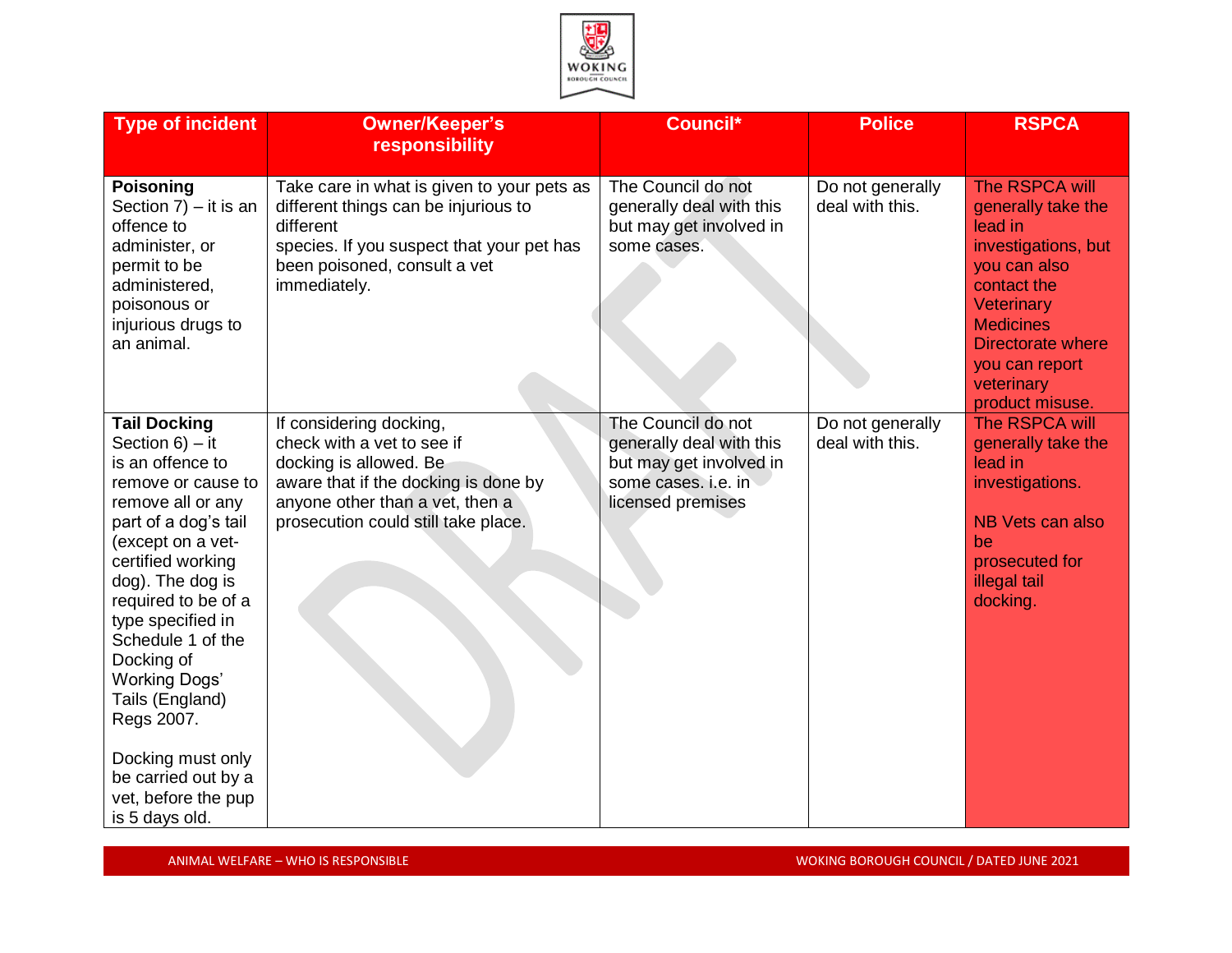

| <b>Type of incident</b>                                                                                                                                                                         | <b>Owner/Keeper's</b><br><b>Responsibility</b>                                                  | <b>Council*</b>                                                                                                                                                                                                                                                                                                   | <b>Police</b>                                                                                                                                                                                                         | <b>RSPCA</b>                                                                                                                                                                                                                                                          |
|-------------------------------------------------------------------------------------------------------------------------------------------------------------------------------------------------|-------------------------------------------------------------------------------------------------|-------------------------------------------------------------------------------------------------------------------------------------------------------------------------------------------------------------------------------------------------------------------------------------------------------------------|-----------------------------------------------------------------------------------------------------------------------------------------------------------------------------------------------------------------------|-----------------------------------------------------------------------------------------------------------------------------------------------------------------------------------------------------------------------------------------------------------------------|
| Dog/Animal<br>fighting<br>(Section 8) -<br>organising,<br>attending, allowing<br>or participating in<br>any animal fighting<br>is an offence.                                                   | Have a duty not to organise, attend, allow<br>or participate in any animal fighting.            | The Council do not<br>generally deal with this<br>but may get involved in<br>some cases.                                                                                                                                                                                                                          | The Police have<br>unique<br>powers under the<br>Act and will be<br>involved in these<br>investigations.                                                                                                              | <b>RSPCA will</b><br>generally take the<br>lead in<br>investigations.                                                                                                                                                                                                 |
| Duty of care<br>(Section 9) – it is<br>an offence to fail to<br>take reasonable<br>steps in all the<br>circumstances to<br>meet the welfare<br>needs of an<br>animal, including<br>abandonment. | Duty of care to the animal to ensure, that<br>as far as possible, its welfare needs are<br>met. | Councils have the power<br>to appoint inspectors<br>under the Animal<br>Welfare Act 2006.<br><b>County Council Trading</b><br>Standards may<br>investigate incidents<br>involving farmed<br>animals.                                                                                                              | Do not generally<br>deal with this but<br>may get involved<br>in some cases.                                                                                                                                          | <b>RSPCA will</b><br>generally take<br>the lead in<br>investigating                                                                                                                                                                                                   |
| <b>Emergencies in</b><br>which an animal<br>is suffering or is<br>likely to suffer if<br>the<br>circumstances<br>don't change<br>(Section 18 and<br>19).                                        | As above.                                                                                       | The Council's Appointed<br>Inspectors have specific<br>powers of entry to<br>licensed premises.<br>Where animals are in<br>distress and a s.10<br><b>Improvement Notice is</b><br>unlikely to resolve it, s.18<br>enables an officer to<br>take animals into<br>possession or arrange<br>for it to be euthanised. | Constables have<br>specific powers of<br>entry into any<br>premises for the<br>purpose of<br>searching for,<br>seizing, or if<br>required,<br>humanely<br>destroying a<br>protected animal,<br>for welfare<br>reasons | <b>RSPCA will usually</b><br>be involved in<br>incidents relating<br>to wildlife and<br>roadside<br>accidents. They do<br>not have the<br>powers of entry<br>into premises but<br>may accompany<br><b>Police or Council</b><br>who have the legal<br>powers of entry. |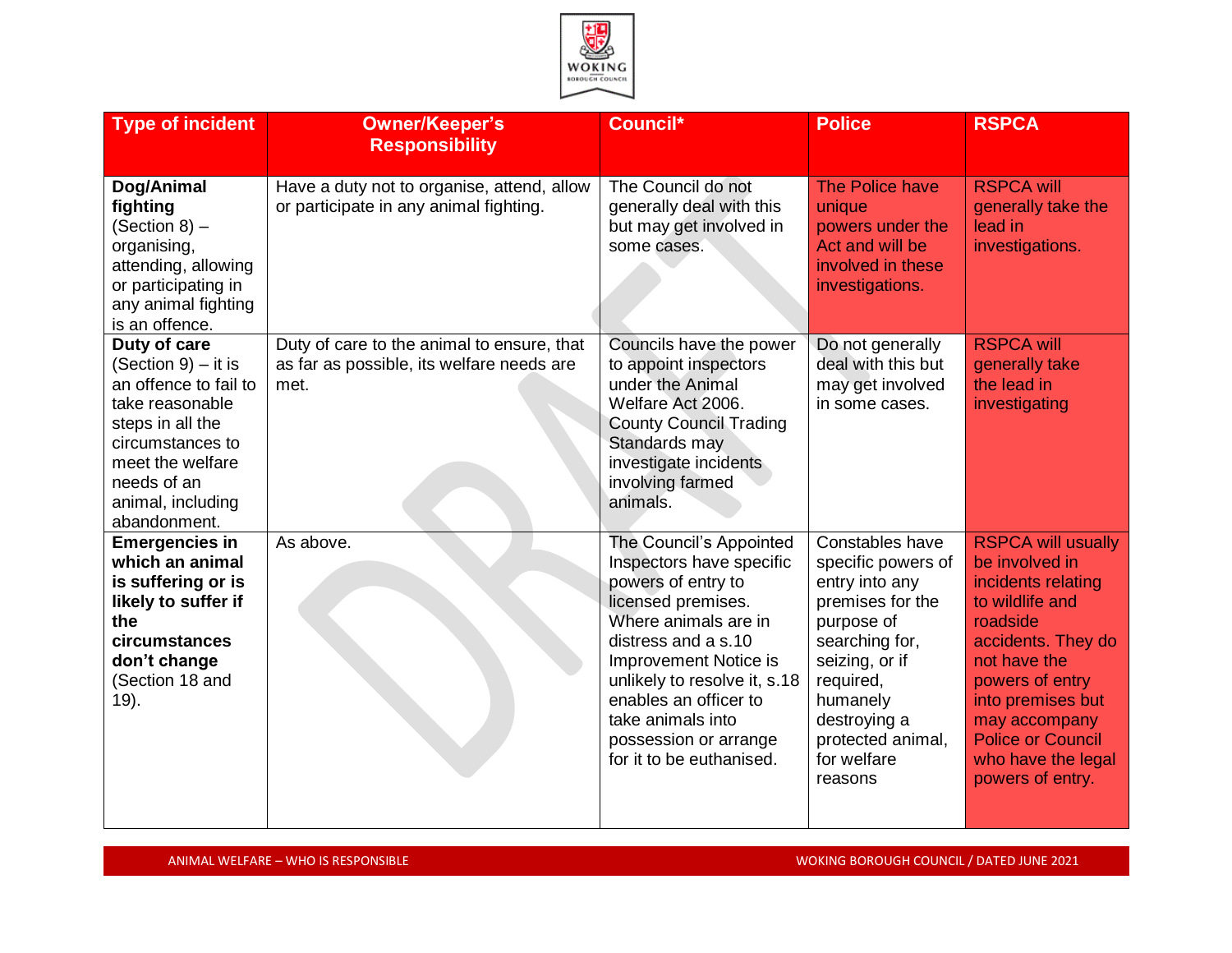

| <b>Type of incident</b>                                                                                        | <b>Owner/Keeper's</b><br><b>Responsibility</b>                                                                                                                                                                                                                                                                                         | Council*                                                                                                                                                                 | <b>Police</b>                                                                                        | <b>RSPCA</b>                                                                                                                                                                                                                                    |
|----------------------------------------------------------------------------------------------------------------|----------------------------------------------------------------------------------------------------------------------------------------------------------------------------------------------------------------------------------------------------------------------------------------------------------------------------------------|--------------------------------------------------------------------------------------------------------------------------------------------------------------------------|------------------------------------------------------------------------------------------------------|-------------------------------------------------------------------------------------------------------------------------------------------------------------------------------------------------------------------------------------------------|
|                                                                                                                |                                                                                                                                                                                                                                                                                                                                        | <b>DOGS</b>                                                                                                                                                              |                                                                                                      |                                                                                                                                                                                                                                                 |
| Dogs (or other<br>animals)<br>abandoned in or<br>on private<br>property.                                       | Anyone who abandons an animal without<br>taking<br>reasonable steps to ensure that its needs<br>are met may be guilty of an offence under<br>s.9 of the Animal Welfare Act. If the<br>animal actually suffers as a result of its<br>abandonment, there may also be an<br>offence<br>committed under s.4 (unnecessary<br>suffering).    | The Council does not<br>have any legal duty to<br>act in such cases (unless<br>the offence occurs at a<br>licensed premises).                                            | The Police may<br>assist the RSPCA<br>in gaining access.                                             | <b>RSPCA will</b><br>generally take the<br>lead in<br>investigations.<br>They will monitor<br>the situation and if<br>the dog is not fed<br>or left with water<br>for a period of time<br>they will act to gain<br>access and seize<br>the dog. |
| <b>Unwanted dogs</b><br>(or other animals)                                                                     | Giving up an unwanted pet should always<br>be a last resort. There is an<br>overpopulation of most companion<br>animals and<br>every effort should be made by the<br>owner/keeper to<br>responsibly rehome their<br>pet. The owner/keeper should contact<br>responsible pet<br>rescue centres who may be able to<br>rehome the animal. | The Council can not<br>accept unwanted pets<br>and would only normally<br>deal with stray dogs -<br>under the provisions of<br>the Environmental<br>Protection Act 1990. | None                                                                                                 | No legal duties, but<br>may accept<br>unwanted animals<br>and then rehome<br>them.                                                                                                                                                              |
| Prisoners' dogs -<br>where the Police<br>take a person into<br>custody who owns<br>a dog (or other<br>animal). | To make the Police aware if they have a<br>dog (or other animal) that was not with<br>them when they were arrested.<br>Owners that are likely to be given a<br>custodial sentence should make<br>appropriate provisions for their pet's care                                                                                           | None.                                                                                                                                                                    | The Police have<br>primary<br>responsibility for<br>the safe keeping<br>of a prisoner's<br>property. | None.                                                                                                                                                                                                                                           |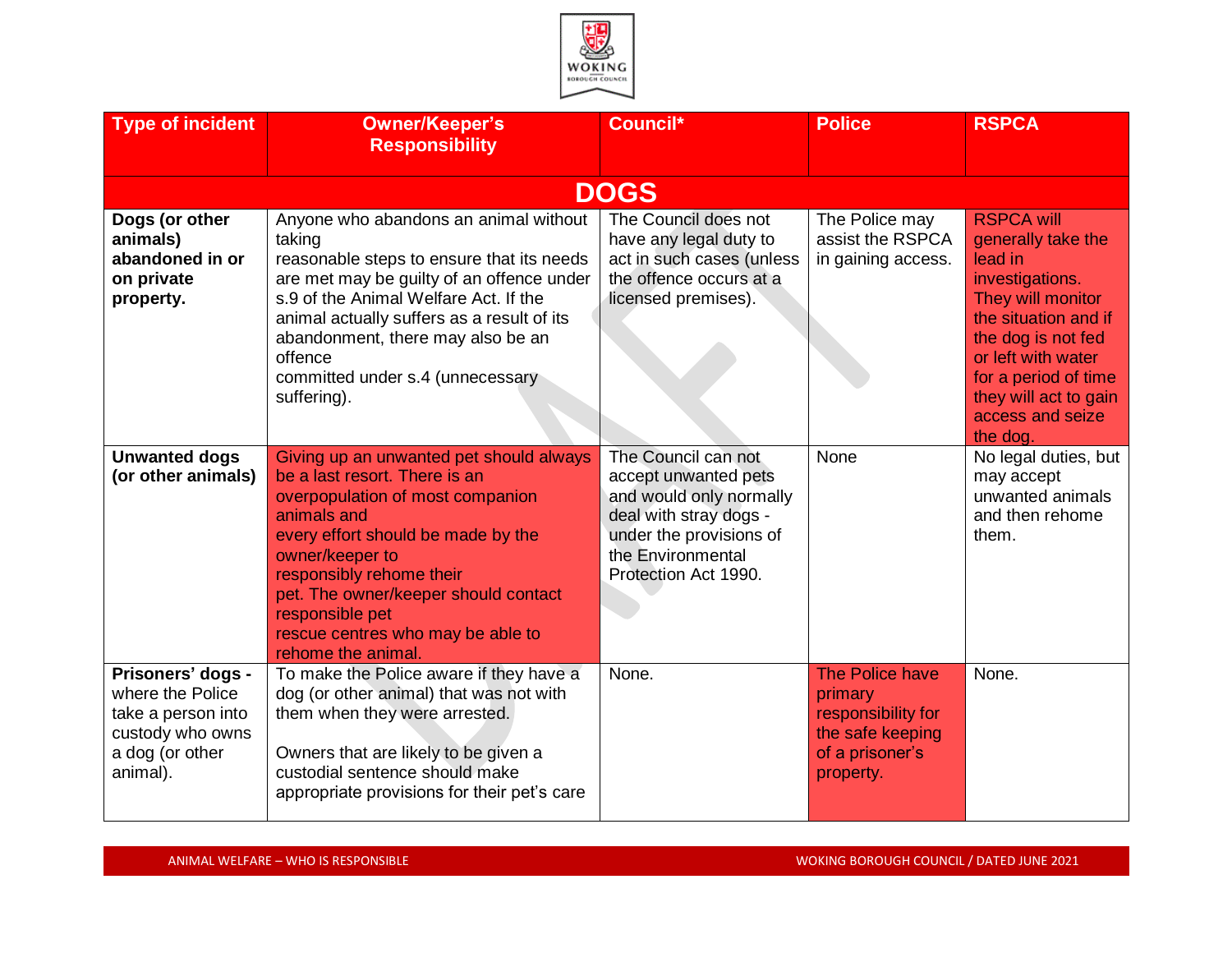

| <b>Type of incident</b>                                                                                                                                                          | <b>Owner/Keeper's</b><br>responsibility                                                                                                                                                                           | Council*                                                                                                                                                                                                    | <b>Police</b>                                                                                                                                                                                                                                                                             | <b>RSPCA</b> |
|----------------------------------------------------------------------------------------------------------------------------------------------------------------------------------|-------------------------------------------------------------------------------------------------------------------------------------------------------------------------------------------------------------------|-------------------------------------------------------------------------------------------------------------------------------------------------------------------------------------------------------------|-------------------------------------------------------------------------------------------------------------------------------------------------------------------------------------------------------------------------------------------------------------------------------------------|--------------|
| <b>Pet Owner in</b><br>Care - If a dog or<br>other animal's<br>owner is<br>incapacitated, for<br>instance is taken to<br>hospital or is under<br><b>Local Authority</b><br>care. | Where possible, arrange for a relative or<br>other suitable responsible person to look<br>after your pet. Alternatively, make the<br>Local Authority or hospital aware as soon<br>as possible.                    | <b>The County Council are</b><br>responsible for covering<br>any kennelling costs<br>under section 48 of the<br><b>National Assistance Act</b><br>1948.                                                     | None.                                                                                                                                                                                                                                                                                     | None.        |
| <b>Dogs</b><br>dangerously out<br>of Control - dog<br>attacks on a<br>person                                                                                                     | To keep their dog(s) under control at all<br>times. Any concerns regarding training or<br>behavioural issues should<br>be addressed by seeking advice from a<br>suitably qualified animal<br>behaviourist or vet. | Although not a Council<br>responsibility, some<br>overlap occurs if the dog<br>is seized as a stray.<br>The Council may also<br>assist Police, i.e. with<br>CPWs/CPNs.                                      | The Police have<br>primary<br>responsibility and<br>will investigate<br>certain serious<br>incidents involving<br>dogs which<br>behave<br>aggressively and<br>where there is<br>reasonable<br>apprehension that<br>it might injure a<br>person, whether<br>or not it actually<br>does so. | None.        |
| <b>Dogs</b><br>dangerously out<br>of Control-<br>attacks on a dog or<br>another animal and<br>livestock.                                                                         | As above.                                                                                                                                                                                                         | <b>The Council will</b><br>investigate dog on dog<br>(or other animal) attacks,<br>where the complainant is<br>able to provide an<br>accurate detailed<br>description of the dog /<br>owner and an address. | None.                                                                                                                                                                                                                                                                                     | None.        |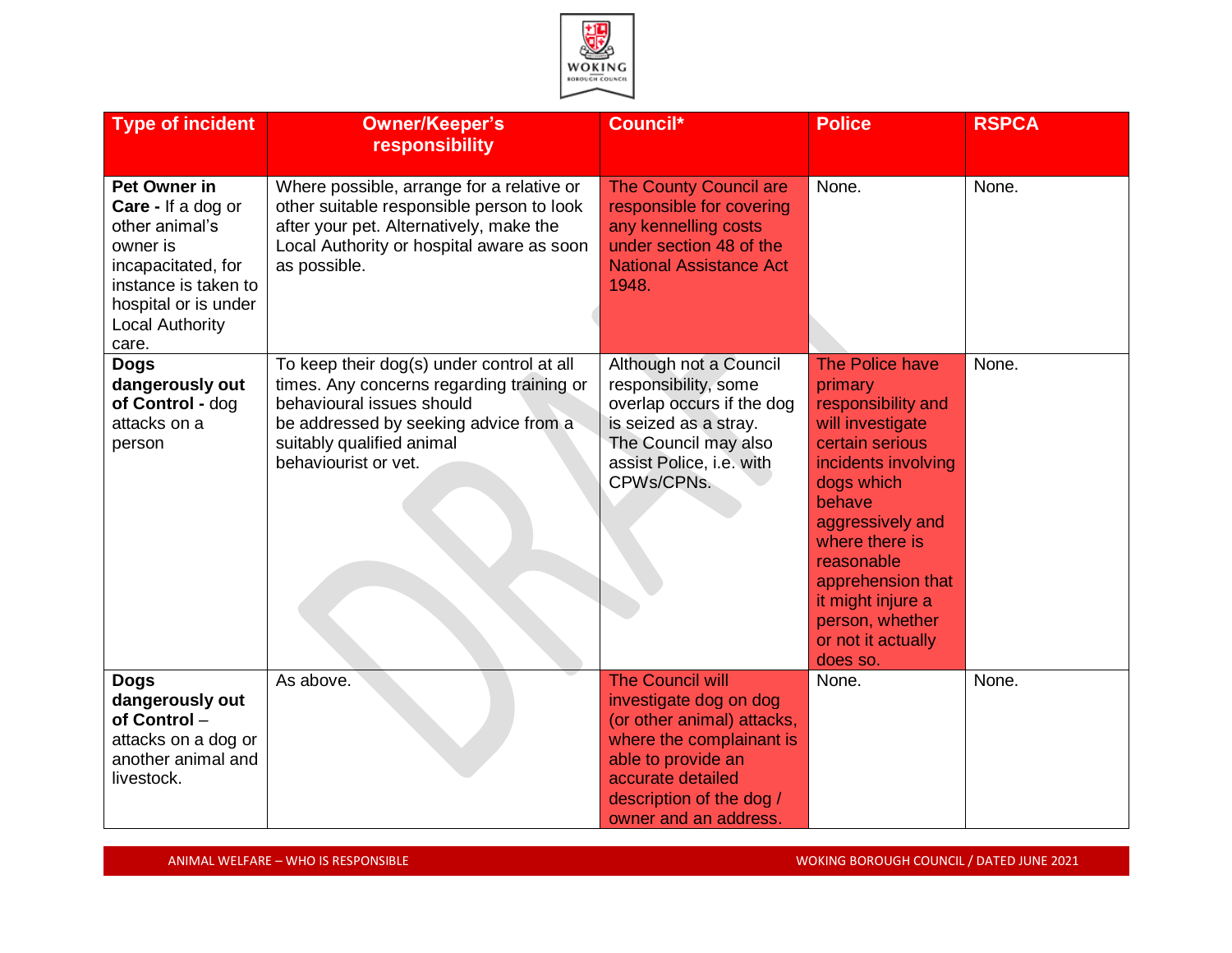

| <b>Type of incident</b>                                                                                                                                                                                                                                                                                 | <b>Owner/Keeper's</b><br>responsibility                                                                                                                                                                                                                                                                                                                                                                                         | Council*                                                                                                                                        | <b>Police</b>                                                                                                                                           | <b>RSPCA</b> |
|---------------------------------------------------------------------------------------------------------------------------------------------------------------------------------------------------------------------------------------------------------------------------------------------------------|---------------------------------------------------------------------------------------------------------------------------------------------------------------------------------------------------------------------------------------------------------------------------------------------------------------------------------------------------------------------------------------------------------------------------------|-------------------------------------------------------------------------------------------------------------------------------------------------|---------------------------------------------------------------------------------------------------------------------------------------------------------|--------------|
| <b>Banned Breeds -</b><br>Suspicion that the<br>dog may be a<br>banned type.                                                                                                                                                                                                                            | It is an offence to own<br>certain types of dog. These are the Pit<br>Bull Terrier, Japanese Tosa, Dogo<br>Argentino and Fila<br>Braziliero. It is also an<br>offence to sell, abandon,<br>give away or breed from a banned dog.<br>Exemption from the ban may be given by<br>a Magistrates court in<br>certain circumstances.                                                                                                  | If the owner is not known<br>and the dog is seized as<br>a stray the Council will<br>seek assistance from the<br>Police.                        | If the owner is<br>known, the Police<br>will deal with the<br>matter, either by<br>prosecution or by<br>application to the<br><b>Magistrates Court.</b> | None.        |
| <b>Dangerous Dog</b><br>Register - Under<br>the Dangerous<br>Dogs Act 1991,<br><b>DEFRA</b> maintains<br>a register of all<br>exempted dogs<br>which are kept in<br>the UK. Dogs can<br>only be added to<br>the register by a<br>Magistrates<br>Court, the public<br>cannot apply<br>directly to DEFRA. | Once placed on the index of exempted<br>dogs, the owner must meet various<br>requirements including;<br>1) Maintaining 3rd Party<br>Insurance<br>2) Having the dog Tattooed and<br>microchipped<br>3) Ensuring the dog is<br>muzzled and placed on a lead in any<br>public place (NB this includes in a<br>vehicle)<br>4) Ensuring that the dog is in the control<br>of a person 16 years or older whilst in a<br>public place. | Councils do not usually<br>conduct audits or checks<br>on these dogs unless<br>circumstances develop<br>that bring a dog to their<br>attention. | Although not a<br>duty,<br>the Police may<br>audit the register<br>for dogs in their<br>area and<br>periodically check<br>these dogs.                   | None.        |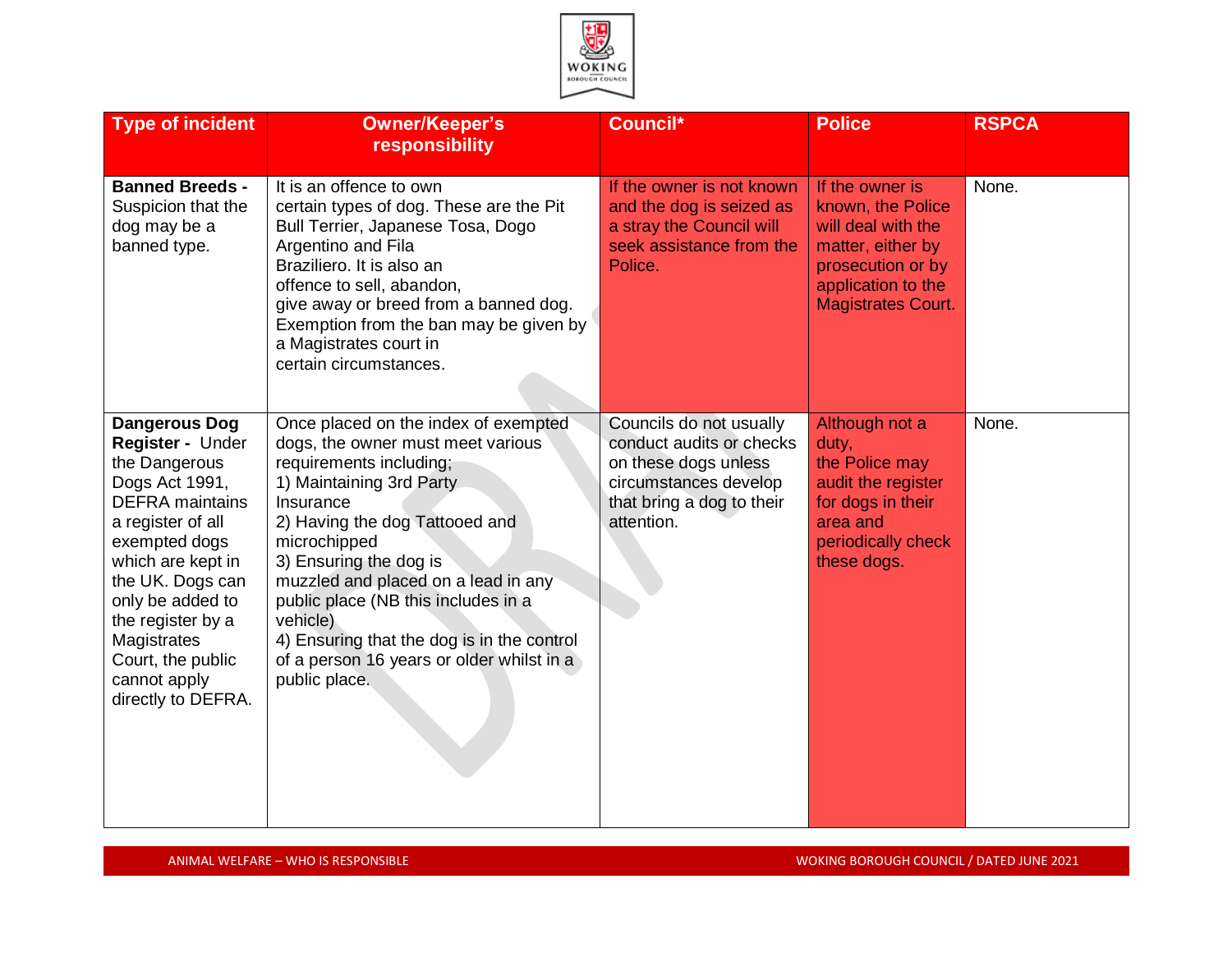

| <b>Type of incident</b>          | <b>Owner/Keeper's</b><br>responsibility                                                                                                                                                                                                                                                                                                                                                                                                                                                                | Council*                                                                                                                                                                                                                                                                                                                                                                                                                                                                               | <b>Police</b> | <b>RSPCA</b> |
|----------------------------------|--------------------------------------------------------------------------------------------------------------------------------------------------------------------------------------------------------------------------------------------------------------------------------------------------------------------------------------------------------------------------------------------------------------------------------------------------------------------------------------------------------|----------------------------------------------------------------------------------------------------------------------------------------------------------------------------------------------------------------------------------------------------------------------------------------------------------------------------------------------------------------------------------------------------------------------------------------------------------------------------------------|---------------|--------------|
| Stray Dogs -<br>Found dogs       | Dog owners have a legal responsibility to<br>ensure that their dog is wearing a collar<br>and<br>tag bearing their contact<br>details and to ensure that it is<br>microchipped. They should also take all<br>reasonable steps to prevent their dog<br>from straying. If their dog does escape,<br>they should contact the Council as soon<br>as possible.<br>The owner of a stray which has been<br>collected is required to pay a statutory<br>fee plus any other costs incurred, e.g.<br>kennelling. | If a finder cannot return<br>the dog to its owner then<br>the Council should be<br>informed. The dog can<br>be contained within the<br>finder's home with prior<br>agreement by the<br>Council and upon<br>service of a s.150<br>Notice. The Council will<br>only arrange to collect a<br>dog that has been<br>contained and will<br>arrange for the dog to be<br>kept in their kennels for<br>up to 7 days. After this<br>time, if the dog remains<br>unclaimed it may be<br>rehomed. | None.         | None.        |
| <b>Stray Dogs - Lost</b><br>Dogs | As above.                                                                                                                                                                                                                                                                                                                                                                                                                                                                                              | If the owner has lost their<br>dog and is unable to find<br>them, they can call the<br><b>Council's Environmental</b><br>Health service to leave a<br>contact number and<br>provide a description the<br>lost dog. The service is<br>often notified of found<br>dogs and may be able to<br>reunite dog and owner.                                                                                                                                                                      | None.         | None.        |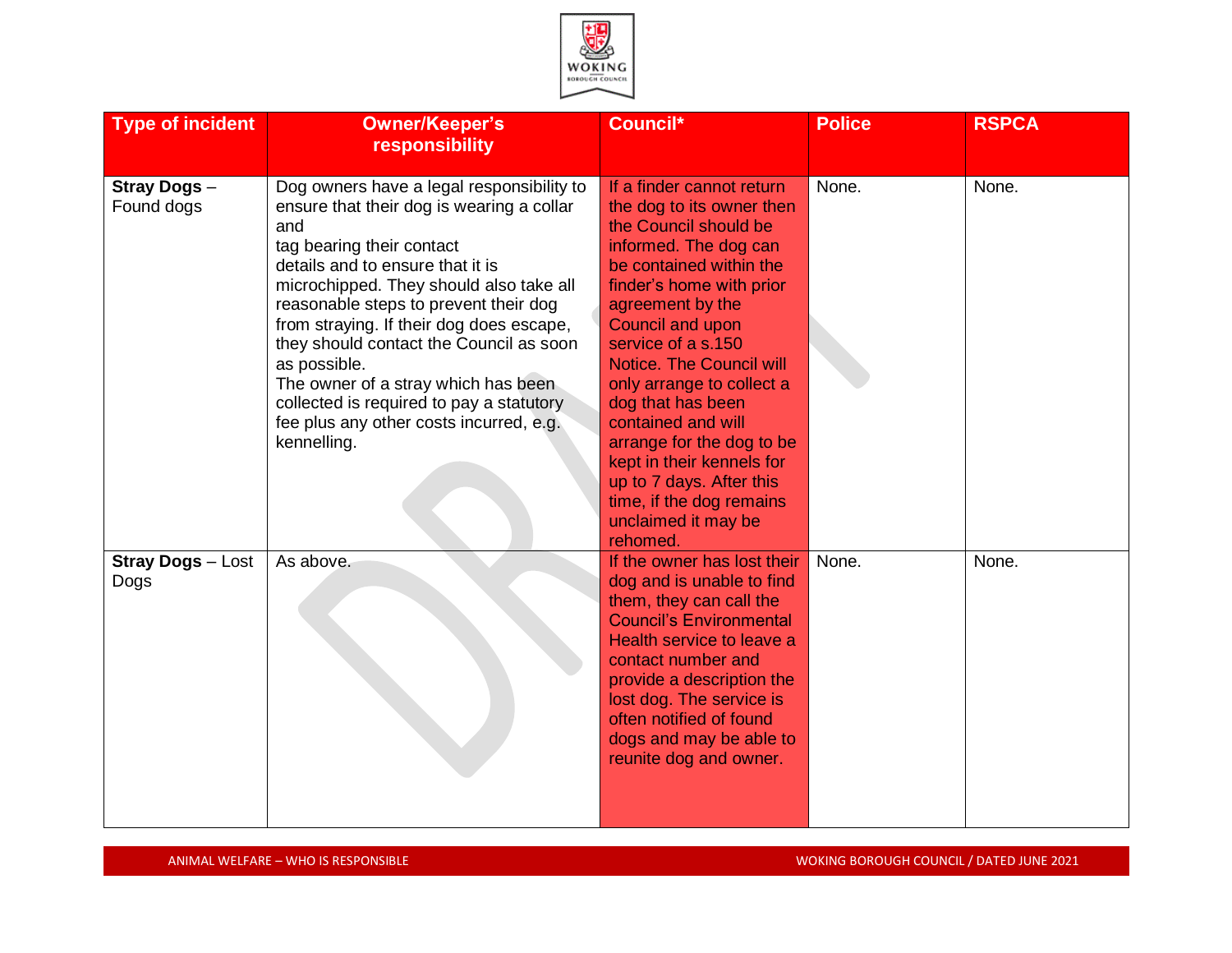

| <b>Type of incident</b>                                                                                              | <b>Owner/Keeper's</b><br>responsibility                                                                                                                                                                                | Council*                                                                                                                                                                                                                                                                                                                                                                                 | <b>Police</b>                                                                                                                | <b>RSPCA</b>                                                                        |
|----------------------------------------------------------------------------------------------------------------------|------------------------------------------------------------------------------------------------------------------------------------------------------------------------------------------------------------------------|------------------------------------------------------------------------------------------------------------------------------------------------------------------------------------------------------------------------------------------------------------------------------------------------------------------------------------------------------------------------------------------|------------------------------------------------------------------------------------------------------------------------------|-------------------------------------------------------------------------------------|
| <b>Stray Dogs -</b><br>Straying on<br>highways with<br>restricted public<br>access i.e.<br>Motorways.                | As above.                                                                                                                                                                                                              | <b>The Council will normally</b><br>attend with the<br>assistance of the Police<br>or Highways Agency.<br>Once a dog is seized the<br><b>Local Authority will take</b><br>responsibility for it as a<br>stray if no owner is<br>known/can be contacted.<br><b>The Highways Agency</b><br>are responsible for the<br>motorway network.                                                    | The Police are<br>responsible for<br>animals that have<br>escaped onto a<br>road and are<br>posing a danger<br>to motorists. | None.                                                                               |
| Dog barking                                                                                                          | To ensure that their dog(s) do not bark<br>for prolonged periods or at times of the<br>day which causes a nuisance to people<br>nearby. Your vet can check for any<br>problems/refer you to an animal<br>behaviourist. | <b>The Council will</b><br>investigate complaints<br>about excessive dog<br>barking and have<br>powers to Investigate<br>under statutory nuisance<br>legislation.                                                                                                                                                                                                                        | None.                                                                                                                        | The RSPCA may<br>get involved if<br>there are welfare<br>concerns about the<br>dog. |
| Dog Fouling - on<br>designated land<br>which is open to<br>the air and<br>accessible to<br>members of the<br>public. | To ensure that if their dog fouls on<br>designated land that they clean up after it<br>immediately. Failure to do so is an<br>offence.                                                                                 | <b>The Council will</b><br>investigate complaints of<br>dog fouling. If a person<br>in control of a dog is<br>witnessed allowing their<br>dog to foul, a Fixed<br><b>Penalty Notice may be</b><br>served. If an offence is<br>reported, informal action<br>may still be taken by the<br>Council, who may<br>contact the alleged<br>offender or all residents<br>in the vicinity to issue | None.                                                                                                                        | None.                                                                               |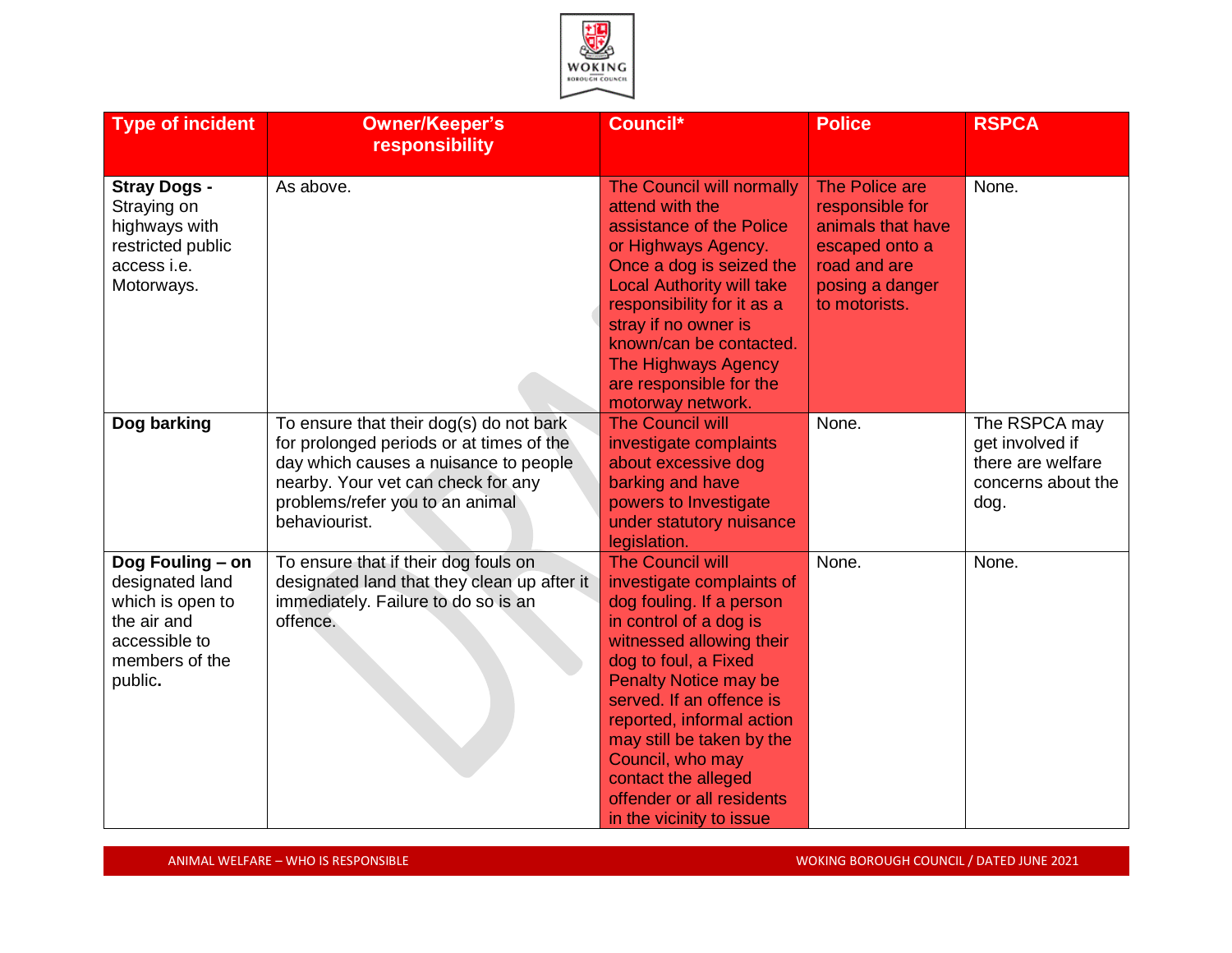

|                                     |                                                                                                                                                                                                                                                                   | warnings/advice.                                                                                                                                                                                                                                                                                                                                                                                                                                                                                       |                                                                                                                                                                                                                       |                                                                                                                                                                                                    |
|-------------------------------------|-------------------------------------------------------------------------------------------------------------------------------------------------------------------------------------------------------------------------------------------------------------------|--------------------------------------------------------------------------------------------------------------------------------------------------------------------------------------------------------------------------------------------------------------------------------------------------------------------------------------------------------------------------------------------------------------------------------------------------------------------------------------------------------|-----------------------------------------------------------------------------------------------------------------------------------------------------------------------------------------------------------------------|----------------------------------------------------------------------------------------------------------------------------------------------------------------------------------------------------|
| <b>Type of incident</b>             | <b>Owner/Keeper's</b><br>responsibility                                                                                                                                                                                                                           | Council*                                                                                                                                                                                                                                                                                                                                                                                                                                                                                               | <b>Police</b>                                                                                                                                                                                                         | <b>RSPCA</b>                                                                                                                                                                                       |
|                                     |                                                                                                                                                                                                                                                                   | <b>IMPORTED ANIMALS</b>                                                                                                                                                                                                                                                                                                                                                                                                                                                                                |                                                                                                                                                                                                                       |                                                                                                                                                                                                    |
| <b>Imported Pets</b>                | If you have purchased an animal which is<br>suspected to have been brought into the<br>Country in breach of the legislation it may<br>be taken into quarantine at your expense.                                                                                   | <b>The County Council</b><br>(SCC) enforces the<br><b>Rabies (Importation of</b><br>Dogs, Cats and Other<br>Mammals) Order 1974.<br><b>Non Commercial</b><br><b>Movement of Pet</b><br><b>Animals Order 2011</b><br>S.15 powers for Local<br><b>Authority to inspect</b><br>premises/documentation.<br>The Trade in Animals<br>and Related Products<br><b>Regulations 2011</b><br>(TARP) is where<br><b>DEFRA/APHA will be</b><br>involved in the<br>notification of<br>commercial<br>imports/exports. | Assistance of<br>arrest if<br>required. Article<br>16 is the offence<br>of bringing an<br>animal into the<br>country, of an<br>animal which is<br>non-compliant,<br>and provides<br>powers of arrest<br>to the Police | <b>RSPCA to liaise</b><br>with the<br><b>County Council or</b><br>other<br>agencies in<br>respect of<br>reports or<br>collections of<br>pets suspected to<br>have<br>been incorrectly<br>imported. |
|                                     |                                                                                                                                                                                                                                                                   | <b>FARM ANIMALS</b>                                                                                                                                                                                                                                                                                                                                                                                                                                                                                    |                                                                                                                                                                                                                       |                                                                                                                                                                                                    |
| <b>Farm Animals</b><br>(Livestock). | You must ensure their needs are met<br>under the Animal Welfare Act 2006 and<br>any Regulations made under it and they<br>are not suffering unnecessarily. You must<br>comply with all disease control<br>requirements such as records and<br>movement documents. | <b>County Council Trading</b><br><b>Standards enforce</b><br>disease control<br>requirements and may<br>enforce welfare<br>legislation.                                                                                                                                                                                                                                                                                                                                                                | Police will assist<br>with farm animals<br>escaped onto a<br>public highway<br>and will provide<br>assistance in the<br>event of a disease<br>outbreak.                                                               | <b>RSPCA to liaise</b><br>with<br><b>County Council</b><br>Trading<br>Standards in<br>respect of<br>farm animal<br>welfare.                                                                        |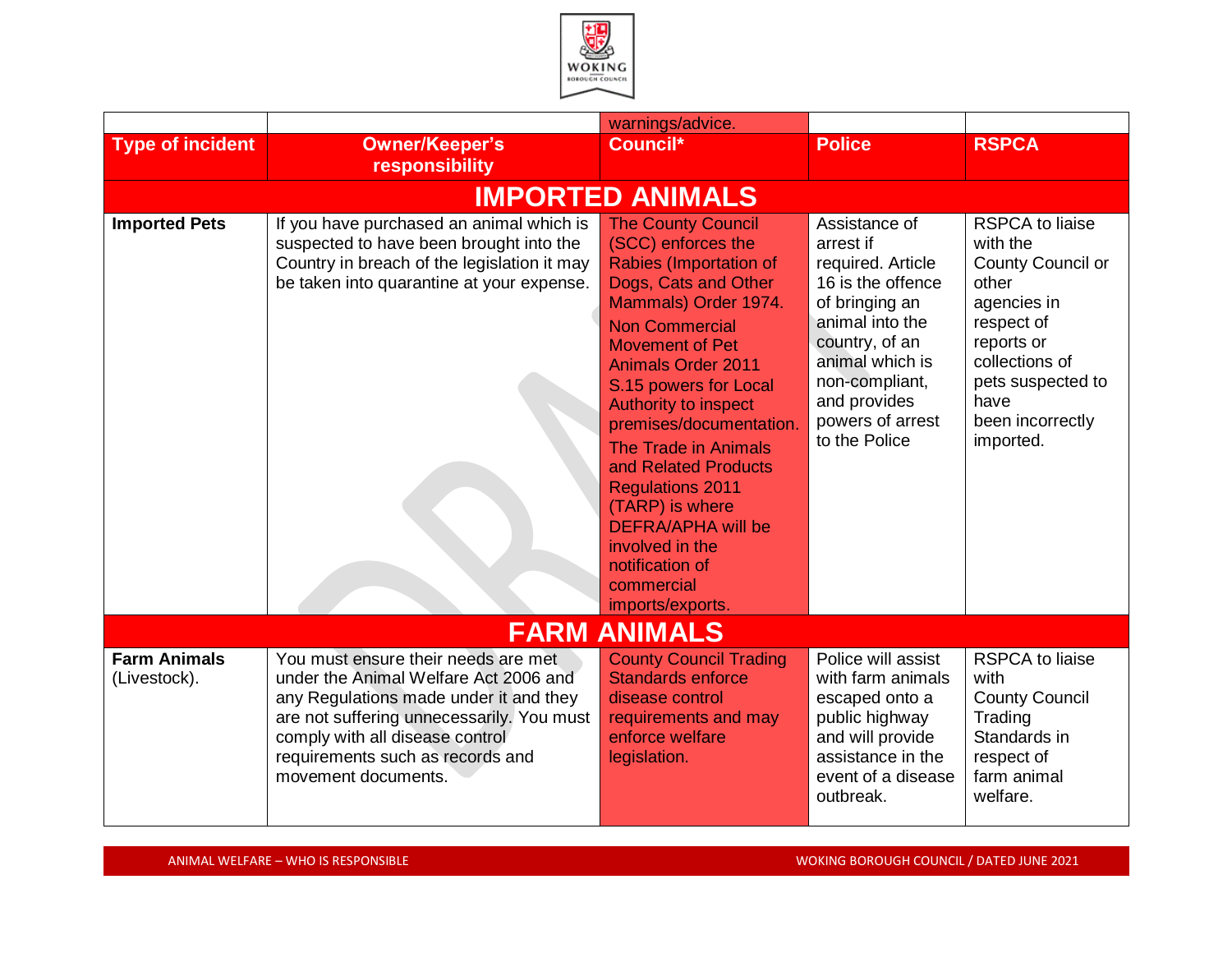| <b>Type of incident</b>          | <b>Owner/Keeper's</b><br>responsibility                                                                                                                                                       | Council* | <b>Police</b>                                                                                                                                                                                                            | <b>RSPCA</b>                                                                                                                                                                                                                                                                                                      |
|----------------------------------|-----------------------------------------------------------------------------------------------------------------------------------------------------------------------------------------------|----------|--------------------------------------------------------------------------------------------------------------------------------------------------------------------------------------------------------------------------|-------------------------------------------------------------------------------------------------------------------------------------------------------------------------------------------------------------------------------------------------------------------------------------------------------------------|
|                                  | <b>INJURED / SICK WILD ANIMALS</b>                                                                                                                                                            |          |                                                                                                                                                                                                                          |                                                                                                                                                                                                                                                                                                                   |
| Sick or injured<br>wild animals. | It is an offence to kill, take, or offer for<br>sale wild birds and some animals.<br>If a wild animal is found injured, take it to<br>a vet if possible, without putting yourself<br>at risk. | None.    | Will assist the<br><b>RSPCA</b> to<br>carry out stop,<br>search and<br>seizures and<br>traffic control on<br>roads.<br>The Woking<br>Borough has a<br>specialist<br>dedicated officer<br>to deal with<br>wildlife crime. | Vets will accept<br>injured animals for<br>free, If it's not<br>possible to take an<br>injured animal to<br>the vet. report the<br>incident to the<br><b>RSPCA. Any sick</b><br>or injured wild<br>animal, that cannot<br>be taken to a vet<br>should use the<br><b>RSPCA</b><br>emergency line<br>0300 1234 999. |

If you have found an injured or abandoned wild animal, before you touch the animal, please check the online specialist advice for that particular species, which has been included at the end of this document.

You may not need to intervene at all. You can also visit the 'What to do in an Emergency 'FAQs on Wildlife Aid's website at **[www.wildlifeaid.org.uk/wildlife-faqs/](http://www.wildlifeaid.org.uk/wildlife-faqs/)** 

Listings of animal welfare organisations in the South East region are also given on this website [www.animalguide.info/branch-animal-welfare-organisations](http://www.animalguide.info/branch-animal-welfare-organisations)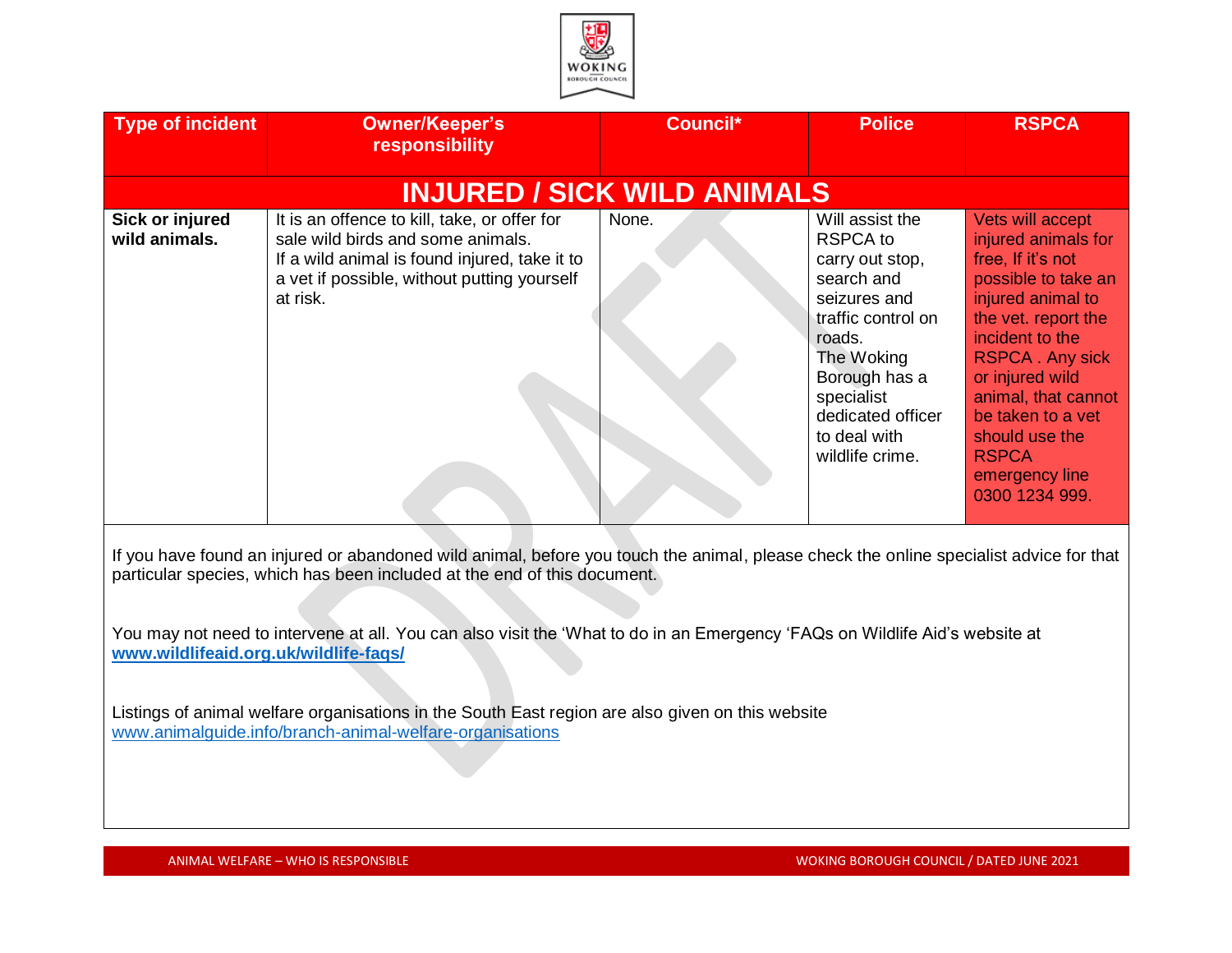

|                                                                                     |                                                                                                                                                                                                                                                                                                                                                                                                                                                                                                                                                                                                            | <b>HORSES</b>                                                                                                                                                                                                                                                                                                                                                                                                                                                                                                                                                                                                                                                |                                                                                         |                                                                     |
|-------------------------------------------------------------------------------------|------------------------------------------------------------------------------------------------------------------------------------------------------------------------------------------------------------------------------------------------------------------------------------------------------------------------------------------------------------------------------------------------------------------------------------------------------------------------------------------------------------------------------------------------------------------------------------------------------------|--------------------------------------------------------------------------------------------------------------------------------------------------------------------------------------------------------------------------------------------------------------------------------------------------------------------------------------------------------------------------------------------------------------------------------------------------------------------------------------------------------------------------------------------------------------------------------------------------------------------------------------------------------------|-----------------------------------------------------------------------------------------|---------------------------------------------------------------------|
| <b>Type of incident</b>                                                             | <b>Owner/Keeper's</b><br>responsibility                                                                                                                                                                                                                                                                                                                                                                                                                                                                                                                                                                    | Council*                                                                                                                                                                                                                                                                                                                                                                                                                                                                                                                                                                                                                                                     | <b>Police</b>                                                                           | <b>RSPCA</b>                                                        |
| <b>Welfare of horses</b><br>Including stray, fly<br>grazing and<br>tethered horses. | You must ensure compliance with the<br>Animal Welfare Act 2006. All equines<br>must be microchipped and identified by a<br>Horse Passport and registered in current<br>owner's name.<br>You must ensure compliance with the<br>conditions set out in Schedule 1 of the<br>licence, which includes ensuring that all<br>livestock grazed on the land are<br>registered with an authorised vet and<br>provided with an ample supply of food<br>pro rata on a daily basis and fresh water.<br>Land owners may be able to arrange the<br>removal of fly grazed horses under the<br>Control of Horses Act 2015. | The Borough Council's<br><b>Asset Management team</b><br>are responsible for<br>licensing horse grazing<br>and will set out the<br>licence conditions that<br>the licensee must<br>comply with in order to<br>be granted a licence.<br><b>Councils will investigate</b><br>instances of horses<br>illegally grazing on<br><b>Council owned land. The</b><br><b>Council has the authority</b><br>to remove unlicensed<br>horses and all<br>associated costs can be<br>recovered from the<br>owner through the sale<br>of the horse, if<br>necessary.<br><b>County Council Trading</b><br>Standards enforce the<br><b>Horse Passport</b><br><b>Regulations</b> | Will become<br>involved with stray<br>horses which<br>present a public<br>safety issue. | May be involved<br>where<br>there are specific<br>welfare concerns. |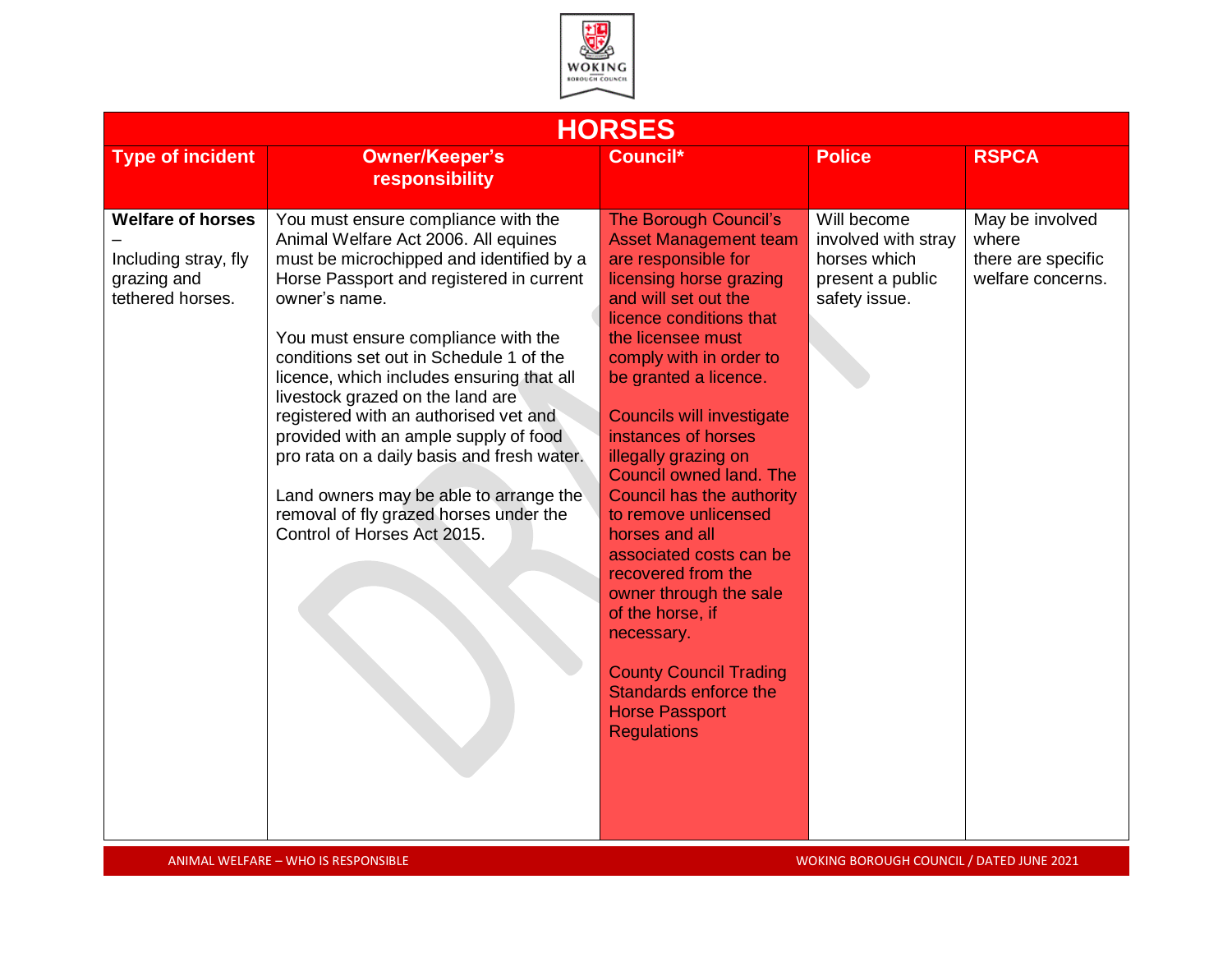

| <b>Type of incident</b>                                               | <b>Owner/Keeper's</b><br>responsibility                                                                                                                                                                                                                                                                                                             | Council*                                                                                                                                                                                                                                                                                                                                 | <b>Police</b>                          | <b>RSPCA</b> |
|-----------------------------------------------------------------------|-----------------------------------------------------------------------------------------------------------------------------------------------------------------------------------------------------------------------------------------------------------------------------------------------------------------------------------------------------|------------------------------------------------------------------------------------------------------------------------------------------------------------------------------------------------------------------------------------------------------------------------------------------------------------------------------------------|----------------------------------------|--------------|
|                                                                       |                                                                                                                                                                                                                                                                                                                                                     | <b>HEDGEHOGS</b>                                                                                                                                                                                                                                                                                                                         |                                        |              |
| Sighting of a<br>hedgehog<br>anywhere in<br>Surrey - dead or<br>alive | - visit the trust's "Hedgehog Hotspots"<br>web page and enter the details at<br>www.surreywildlifetrust.org/record<br>Hedgehog 'angels' can be recorded here<br>https://www.gracethehedgehog.co.uk/the-<br>great-british-hedgehog-survey-2/<br>for dead wildlife like hedgehogs found in<br>gardens, see:<br>https://www.hedgehogstreet.org/garden- | None.                                                                                                                                                                                                                                                                                                                                    | None.                                  | None.        |
|                                                                       | wildlife-health-gwh/                                                                                                                                                                                                                                                                                                                                |                                                                                                                                                                                                                                                                                                                                          |                                        |              |
|                                                                       |                                                                                                                                                                                                                                                                                                                                                     | <b>DEAD ANIMALS</b>                                                                                                                                                                                                                                                                                                                      |                                        |              |
| Dead Animals -<br>farm livestock or<br>horses.                        | Must comply with the<br>Animal By-products<br>Regulations regarding the proper<br>disposal of fallen livestock.                                                                                                                                                                                                                                     | <b>Buckinghamshire and</b><br><b>Surrey Trading</b><br>Standards can be<br>contacted for advice, as<br>they enforce the Animal<br><b>By-Products</b><br><b>Regulations which deal</b><br>with disposal routes for<br>carcasses.<br>Pet crematoriums with<br>appropriate facilities can<br>be used for private<br>cremation of pet horses | None.                                  | None.        |
| Dead animals on<br>motorways or<br>major trunk<br>roads.              | If you hit a dog, equine or farm animal<br>you must report it to Surrey Police.                                                                                                                                                                                                                                                                     | <b>Highways Authority will</b><br>remove (Surrey County<br>Council).                                                                                                                                                                                                                                                                     | Will assist with<br>directing traffic. | None.        |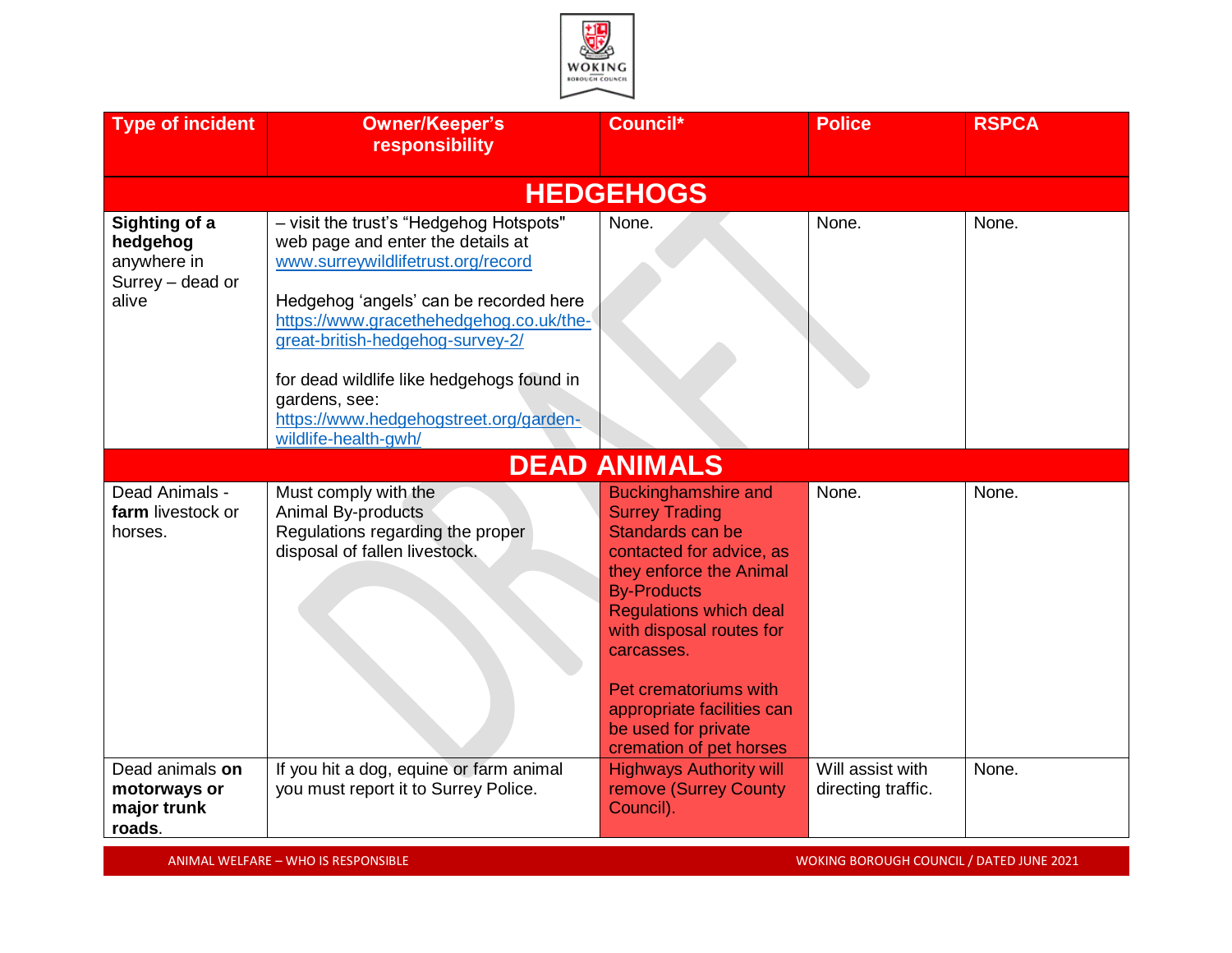

| <b>Type of incident</b>                                                                                | <b>Owner/Keeper's</b><br>responsibility                                                                                                                                                                                                                                                | Council*                                                                                                                                                                                                                                                                                                                           | <b>Police</b> | <b>RSPCA</b>                                   |
|--------------------------------------------------------------------------------------------------------|----------------------------------------------------------------------------------------------------------------------------------------------------------------------------------------------------------------------------------------------------------------------------------------|------------------------------------------------------------------------------------------------------------------------------------------------------------------------------------------------------------------------------------------------------------------------------------------------------------------------------------|---------------|------------------------------------------------|
| Dead animals on<br>other public<br>roads.                                                              | As above.                                                                                                                                                                                                                                                                              | The Council will remove<br>these and may scan for<br>a microchip (cats and<br>dogs).                                                                                                                                                                                                                                               | None.         | None.                                          |
| Dead animals on<br>private property.                                                                   | If you have a dead animal in your garden,<br>you are responsible as the landowner to<br>have it removed. The animal can either<br>be double bagged and placed in your<br>black bin, or you can arrange for a waste<br>removal service to come and have it<br>removed at your own cost. | None.                                                                                                                                                                                                                                                                                                                              | None.         | None.                                          |
|                                                                                                        | Some organisations welcome reporting of dead animals, for example on roads.                                                                                                                                                                                                            |                                                                                                                                                                                                                                                                                                                                    |               |                                                |
| The following pages may be of use:<br>https://www.wildlifetrusts.org/wildlife-advice/found-dead-animal |                                                                                                                                                                                                                                                                                        |                                                                                                                                                                                                                                                                                                                                    |               |                                                |
|                                                                                                        |                                                                                                                                                                                                                                                                                        | <b>ANIMAL LICENSING</b>                                                                                                                                                                                                                                                                                                            |               |                                                |
| Animal Boarding<br><b>Establishments</b>                                                               | Duty to hold a licence and secure the<br>welfare of the animals kept at the<br>establishment.                                                                                                                                                                                          | <b>Enforcement of</b><br>regulations and licensing<br>of home dog boarding<br>and commercial dog and<br>cat boarding premises.<br>Inspection of premises to<br>ensure compliance with<br>required licensing<br>conditions under the<br><b>Licensing of Activities</b><br><b>Involving Animals</b><br>(England) Regulations<br>2018 | None.         | May investigate<br>animal welfare<br>concerns. |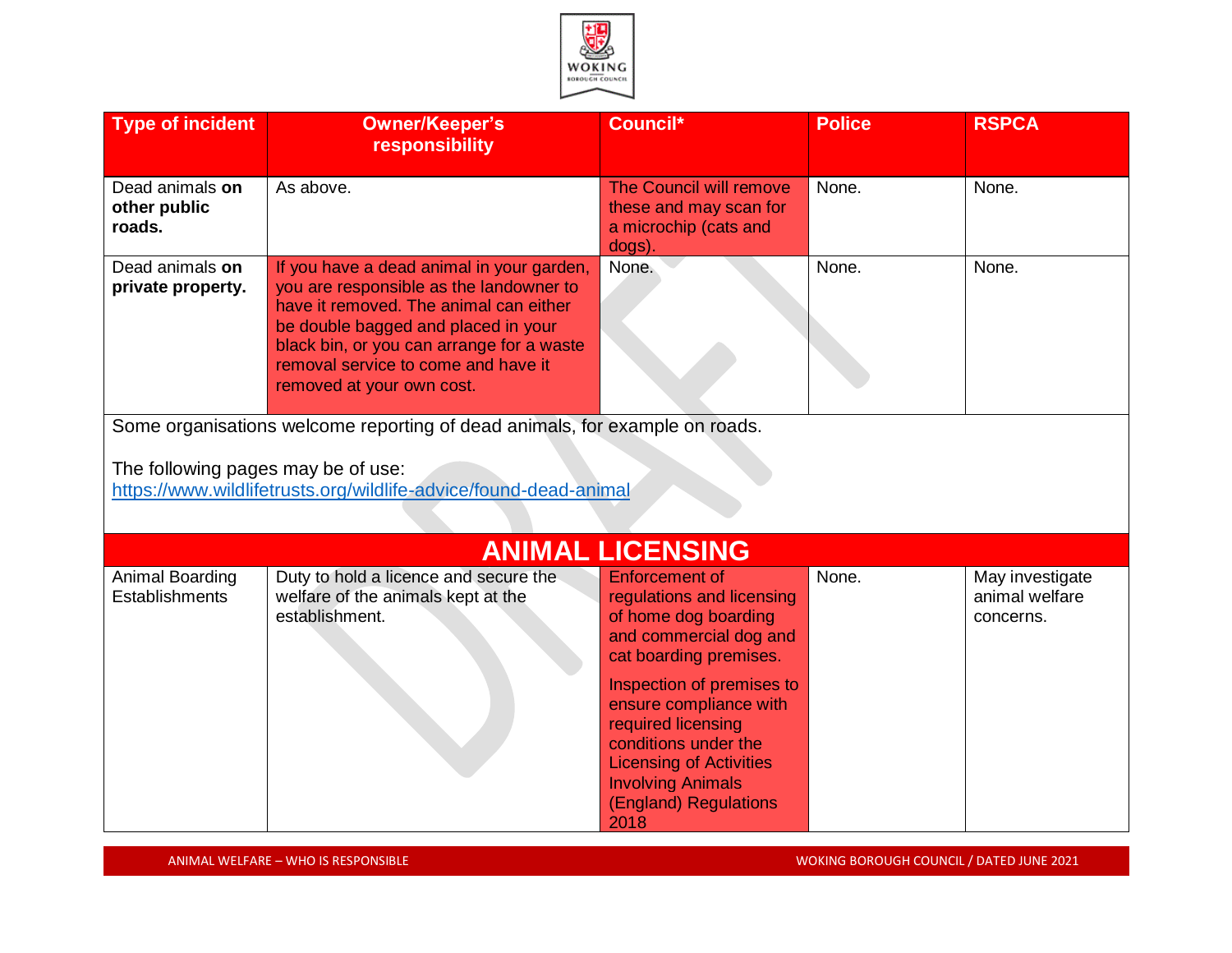

| <b>Type of incident</b>    | <b>Owner/Keeper's</b><br>responsibility                                                                                                                                                                                                                                                                                                                  | Council*                                                                                                                                                                                                                          | <b>Police</b>                                               | <b>RSPCA</b>                                   |
|----------------------------|----------------------------------------------------------------------------------------------------------------------------------------------------------------------------------------------------------------------------------------------------------------------------------------------------------------------------------------------------------|-----------------------------------------------------------------------------------------------------------------------------------------------------------------------------------------------------------------------------------|-------------------------------------------------------------|------------------------------------------------|
| <b>Breeding Dogs</b>       | Duty to hold a licence and secure the<br>welfare of the animals kept at the<br>establishment.<br>Duty to uphold conditions of the licence.<br>Contravening or failing to comply with<br>any of the conditions of the licence or<br>obstructing or delaying any person in the<br>exercise of his powers of entry or<br>inspection constitutes an offence. | <b>Enforcement of the</b><br>regulations and licensing<br>of breeders who are in<br>scope and<br>investigation of<br>unlicensed breeders.                                                                                         | Investigate<br>allegations of<br>breeding banned<br>breeds. | May investigate<br>animal welfare<br>concerns. |
| Selling Animals as<br>Pets | Duty for an individual to hold a licence<br>and secure the welfare of the animals<br>kept at the establishment<br>Ensure animal handlers have the<br>necessary knowledge and facilities to be<br>able to provide animals with the<br>appropriate specialist environment and<br>care.<br>Duty to seek specialist advice if selling<br>exotic animals.     | <b>Enforcement of</b><br>regulations and licensing<br>of individuals selling<br>animals<br>Inspection of the<br>premises and<br>assessment of the<br>Licensee<br>Investigation into<br>unlicensed individuals<br>selling animals. | None.                                                       | May investigate<br>animal welfare<br>concerns  |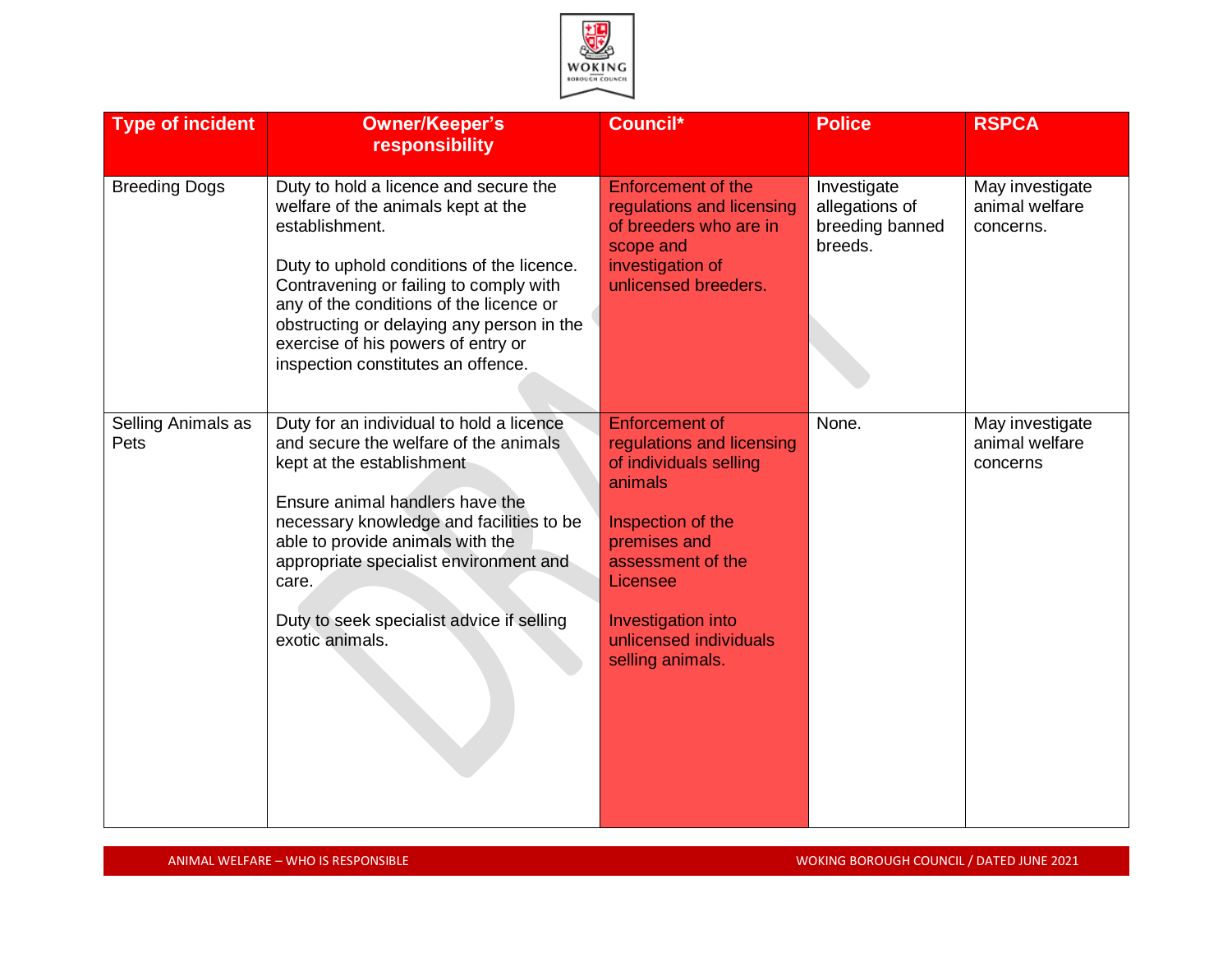

| <b>Type of incident</b>                          | <b>Owner/Keeper's</b><br>responsibility                                                                                                                                             | Council*                                                                                                                                                                                                                                                                                                                    | <b>Police</b> | <b>RSPCA</b>                                                                                                 |
|--------------------------------------------------|-------------------------------------------------------------------------------------------------------------------------------------------------------------------------------------|-----------------------------------------------------------------------------------------------------------------------------------------------------------------------------------------------------------------------------------------------------------------------------------------------------------------------------|---------------|--------------------------------------------------------------------------------------------------------------|
| Keeping or training<br>animals for<br>exhibition | Duty to hold a licence to keep or train<br>animal(s) for in scope activities, e.g. pony<br>parties and public performances, for<br>example for television, theatre or in a<br>film. | <b>The Council is</b><br>responsible for the<br>enforcement of<br>The Licensing of<br><b>Activities Involving</b><br><b>Animals (England)</b><br><b>Regulations 2018</b>                                                                                                                                                    | None.         | RSPCA may take<br>the lead on<br>incidents relating<br>to cruelty and liaise<br>with the Local<br>Authority. |
| Hiring out horse for<br>riding or instruction    | Duty to hold a licence and secure the<br>welfare of the animals kept at the<br>establishment                                                                                        | <b>The Council is</b><br>responsible for the<br>enforcement of<br><b>Regulations and</b><br>licensing of premises<br>And investigation into<br>unlicensed hiring out of<br>horses for riding or<br>instruction.                                                                                                             | None.         | May investigate<br>horses<br>found to be<br>suffering at<br>riding<br>establishments.                        |
| Dangerous Wild<br>Animals                        | Duty to hold a licence and secure the<br>welfare of the animals kept at the<br>establishment and to<br>prevent any means of<br>escape.                                              | <b>The Council is</b><br>responsible for the<br>enforcement of<br>regulations and licensing<br>of keepers of Dangerous<br><b>Wild Animals</b><br>(as defined under the<br>schedule to the<br><b>Dangerous Wild Animals</b><br>Act 1976)<br>Investigation into<br>unlicensed keepers of<br><b>Dangerous Wild</b><br>Animals. | None.         | May investigate<br>concerns around<br>Dangerous Wild<br>Animals found to<br>be<br>suffering.                 |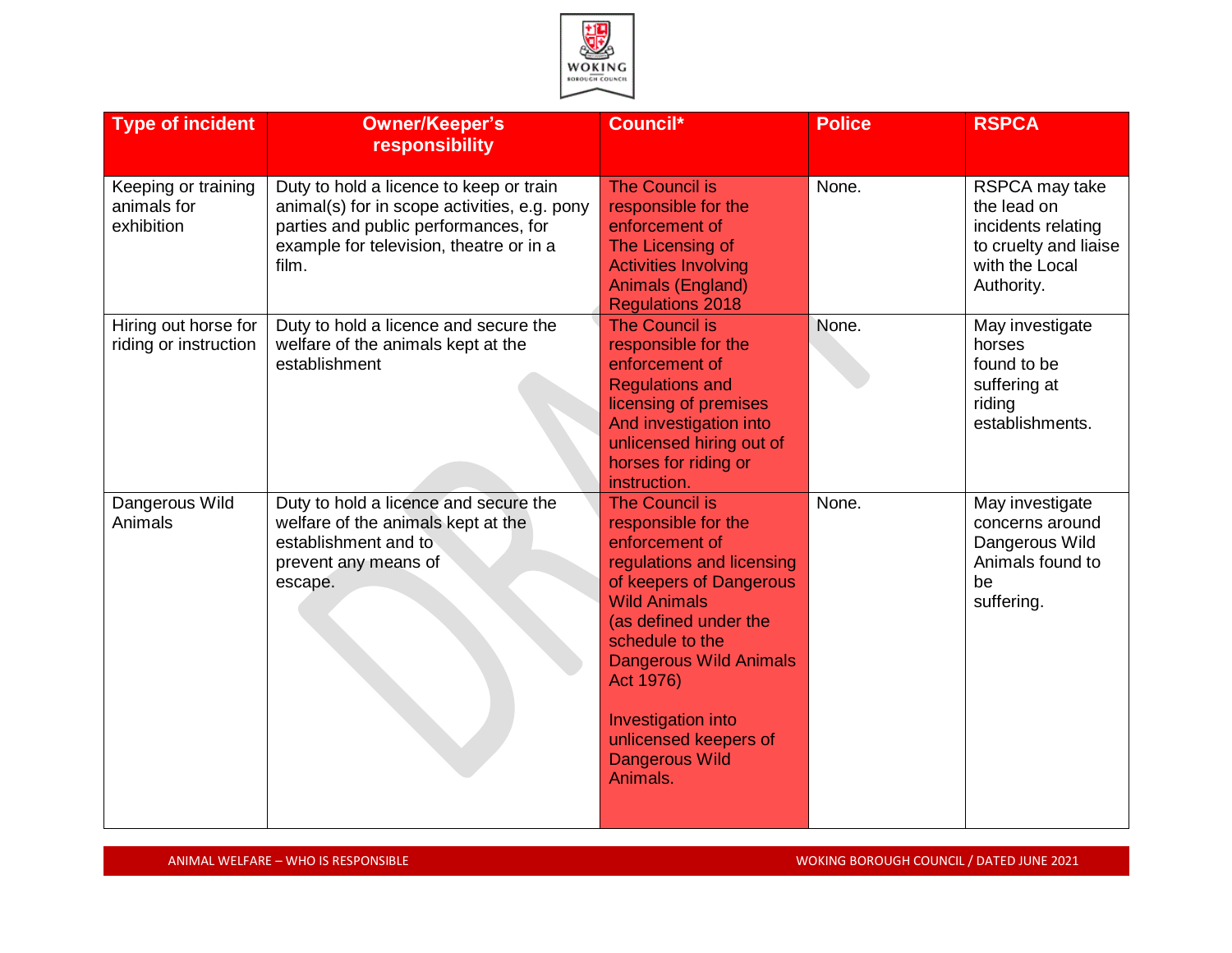

| <b>Type of incident</b>                                                                                                                      | <b>Owner/Keeper's</b><br>responsibility                                                                                              | Council*                                                                                                                                                                                                                          | <b>Police</b>                                                                                                  | <b>RSPCA</b>                                                                                                                                                                                                                                                  |
|----------------------------------------------------------------------------------------------------------------------------------------------|--------------------------------------------------------------------------------------------------------------------------------------|-----------------------------------------------------------------------------------------------------------------------------------------------------------------------------------------------------------------------------------|----------------------------------------------------------------------------------------------------------------|---------------------------------------------------------------------------------------------------------------------------------------------------------------------------------------------------------------------------------------------------------------|
| Zoos - licensed<br>Zoos and similar<br>animal premises<br>(i.e. sanctuaries or<br>those<br>zoos subject to<br>exemption or<br>dispensation). | Duty to hold a licence and secure the<br>welfare of the animals kept at the<br>establishment.                                        | There are no zoos<br>currently in the Borough<br>of Woking, but if there<br>were, the LA would be<br>responsible for the<br>enforcement of<br><b>Regulations and</b><br>licensing of Zoos under<br>the Zoo Licensing Act<br>1981. | None, except<br>where an animal<br>has escaped.                                                                | May investigate<br>concerns around<br>animal welfare.                                                                                                                                                                                                         |
| <b>Circuses</b>                                                                                                                              | Duty to secure the welfare of the animals<br>in circuses.                                                                            | The Council are<br>responsible for the<br>inspection of circuses in<br>relation to the<br>enforcement of the<br>Health and Safety at<br>Work Act 1974, in<br>respect of animal<br>handling and public<br>safety.                  | <b>Jointly</b><br>responsible with<br>the RSPCA for<br>cruelty or<br>mistreatment of<br><b>Circus Animals.</b> | Jointly responsible<br>with Surrey Police<br>for cruelty or<br>mistreatment of<br><b>Circus Animals.</b><br><b>From January</b><br>2020 in England,<br>the use of wild<br>animals in circuses<br>is banned under<br>the Wild Animals in<br>Circuses Act 2019. |
| Control of<br>international trade<br>of endangered<br>species                                                                                |                                                                                                                                      | <b>The Environmental</b><br>Health service and / or<br><b>Council Officer will pass</b><br>on intelligence of<br>international trade of<br>endangered species to<br>the relevant agencies.<br><b>DEFRA and APHA.</b>              | None.                                                                                                          | None.                                                                                                                                                                                                                                                         |
| Importation of<br><b>Farm Animals</b>                                                                                                        | To comply with the conditions set out at a<br>national level by the Department for the<br><b>Environment, Food and Rural Affairs</b> | The Council does not<br>have powers over the<br>regulation and inspection                                                                                                                                                         | None.                                                                                                          | None.                                                                                                                                                                                                                                                         |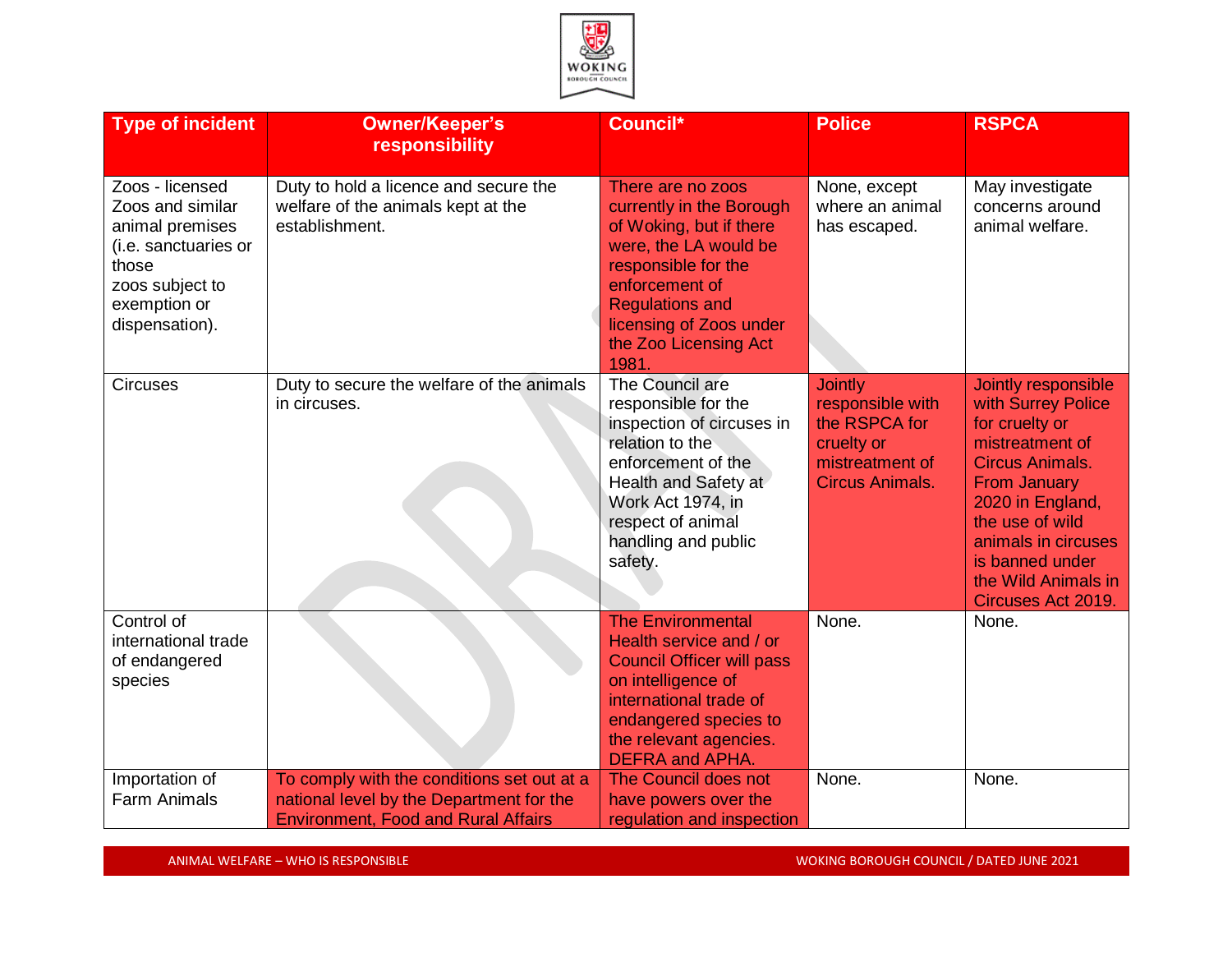

| (DEFRA), who regulate farms. | of farms or for animal<br>transportation. Local<br>movement licences are<br>issued by<br><b>Buckinghamshire and</b><br><b>Surrey Trading</b><br>Standards. |  |
|------------------------------|------------------------------------------------------------------------------------------------------------------------------------------------------------|--|
|------------------------------|------------------------------------------------------------------------------------------------------------------------------------------------------------|--|

# **USEFUL CONTACTS**

| Organisation                        | <b>Responsible for</b>  | <b>Contact</b>                        | <b>Website</b>                                                |
|-------------------------------------|-------------------------|---------------------------------------|---------------------------------------------------------------|
| <b>Woking Borough Council -</b>     | Animal Licensing        | 01483 743840                          | www.woking.gov.uk                                             |
| <b>Environmental Health</b>         |                         | environmental.health@woking.gov.uk    |                                                               |
| <b>Woking Borough Council -</b>     | <b>Horse Grazing</b>    | propertyservices@woking.gov.uk        | www.woking.gov.uk                                             |
| <b>Asset Management</b>             | Licences                |                                       |                                                               |
| <b>Surrey Wildlife Trust</b>        | Cattle on Sheets        | emergency number 07817 769672         | www.surreywildlifetrust.org/                                  |
|                                     | Heath and Prey          |                                       |                                                               |
|                                     | Heath East,.            |                                       |                                                               |
|                                     | For, the                |                                       |                                                               |
|                                     |                         |                                       |                                                               |
| Kristina                            | Ponies that graze       | emergency site contact number is      |                                                               |
|                                     | both on Brookwood       | 07733 327807.                         |                                                               |
|                                     | <b>Heath and Smarts</b> |                                       |                                                               |
|                                     | Heath                   |                                       |                                                               |
| <b>Buckinghamshire &amp; Surrey</b> | Animal Health and       | 0300 123 2329                         | https://www.surreycc.gov.uk/business-and-                     |
| <b>Trading Standards</b>            | Welfare                 |                                       | consumers/trading-standards/business-<br>advice/animal-health |
| <b>Surrey Police</b>                | Dangerous Dogs          | 101 or 999 in an emergency            | https://www.surrey.police.uk                                  |
| <b>RSPCA (National)</b>             | Animal Welfare          | 24-hour cruelty line on 0300 1234 999 | https://www.rspca.org.uk/home                                 |
| RSPCA (Local Branch)                | <b>Animal Welfare</b>   | 07553284028                           | www.rspca.org.uk/reportcruelty                                |
| <b>Hydestile Wildlife Hospital</b>  | Charitable advice       | 01483 860313                          | www.hydestileresidentanimals.co.uk/                           |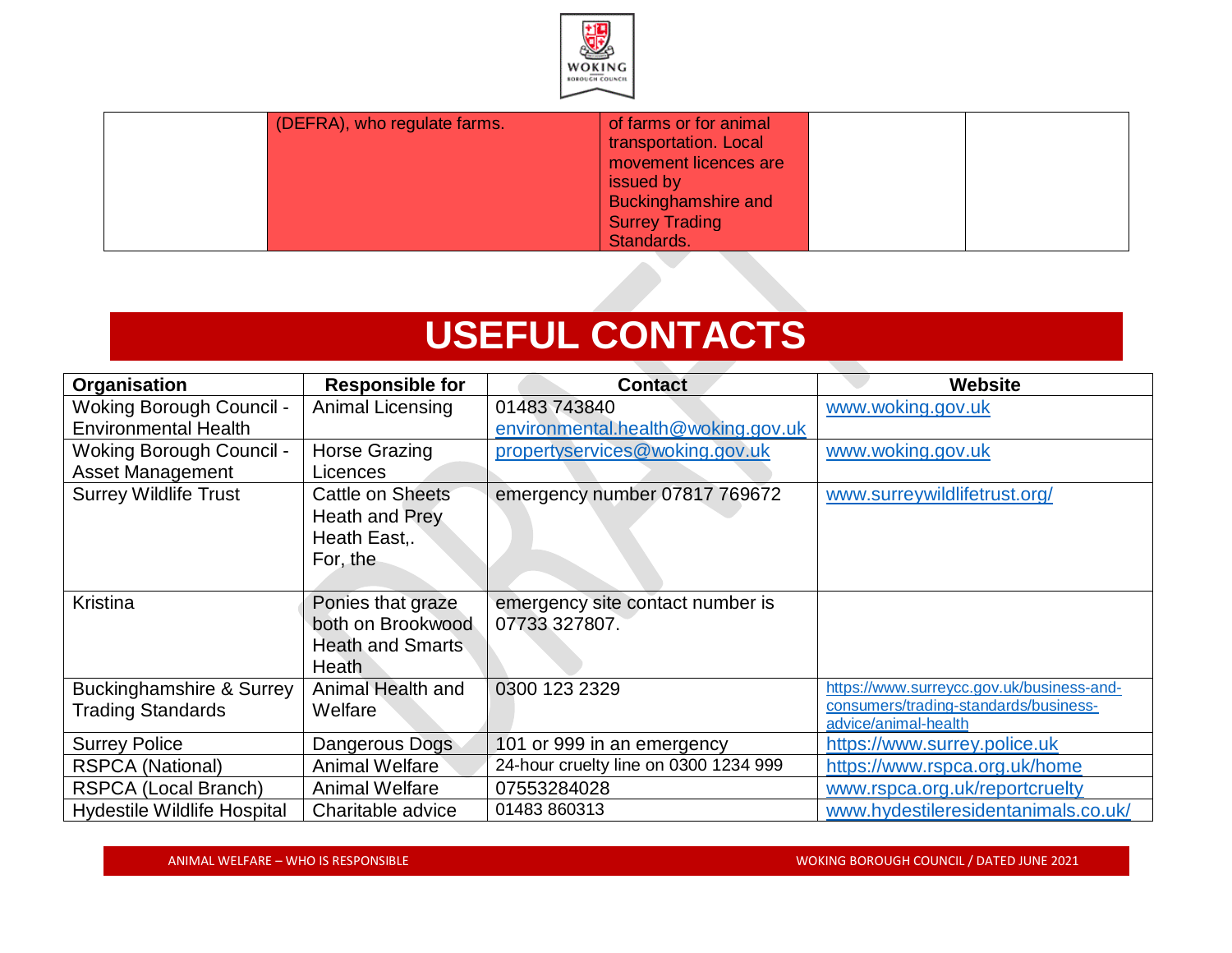

|                                | line / Newsletters   |                                         |                                           |
|--------------------------------|----------------------|-----------------------------------------|-------------------------------------------|
| <b>Millbrook Animal Centre</b> | <b>Animal Centre</b> | 0300 123 0740                           | https://www.rspca-millbrook.org.uk        |
| (RSPCA)                        |                      |                                         |                                           |
| <b>Wildlife Aid</b>            | Injured Wildlife     | 09061800132 (calls cost 50p per minute) | https://www.wildlifeaid.org.uk/faqs/find- |
|                                |                      |                                         | injured-orphaned-animal/                  |
| <b>Swan Sanctuary</b>          | Swans                | 01932 240790                            | http://www.theswansanctuary.org.uk        |
| <b>National Equine Welfare</b> | Protection of        | 01962 848350                            | www.newc.co.uk                            |
| Council (NEWC)                 | horses, ponies,      |                                         |                                           |
|                                | donkeys and mules,   |                                         |                                           |
| <b>Surrey County Council</b>   | Major obstructions   | 0300 200 1003                           | https://www.surreycc.gov.uk/roads         |
| Highways                       | on the Highways      |                                         |                                           |
|                                |                      |                                         |                                           |

# **USEFUL SPECIES GUIDANCE (INJURED ANIMALS)**

| <b>Dormouse</b>                             | <b>Surrey Dormouse Group</b>                                                                                        | www.surreydormousegroup.org.uk/                                                     |
|---------------------------------------------|---------------------------------------------------------------------------------------------------------------------|-------------------------------------------------------------------------------------|
| <b>Injured</b><br>amphibians<br>or reptiles | Surrey Amphibian and Reptile Group (SARG)                                                                           | https://surrey-arg.org.uk/                                                          |
| Injured or<br>grounded<br><b>bats</b>       | Surrey Bat Group guidance and contacts:                                                                             | www.surreybats.org.uk/problems.html                                                 |
| Hedgehog<br>out during<br>the day           | If a hedgehog is out during the day it means that<br>something is wrong and the hedgehog most likely needs<br>help. | www.surreywildlifetrust.org/act-wildlifehelping-<br>wildlife-home/helping-hedgehogs |
| Honey                                       | Local bee-keepers are often able to help if you come                                                                | https://surreybees.co.uk/swarms/                                                    |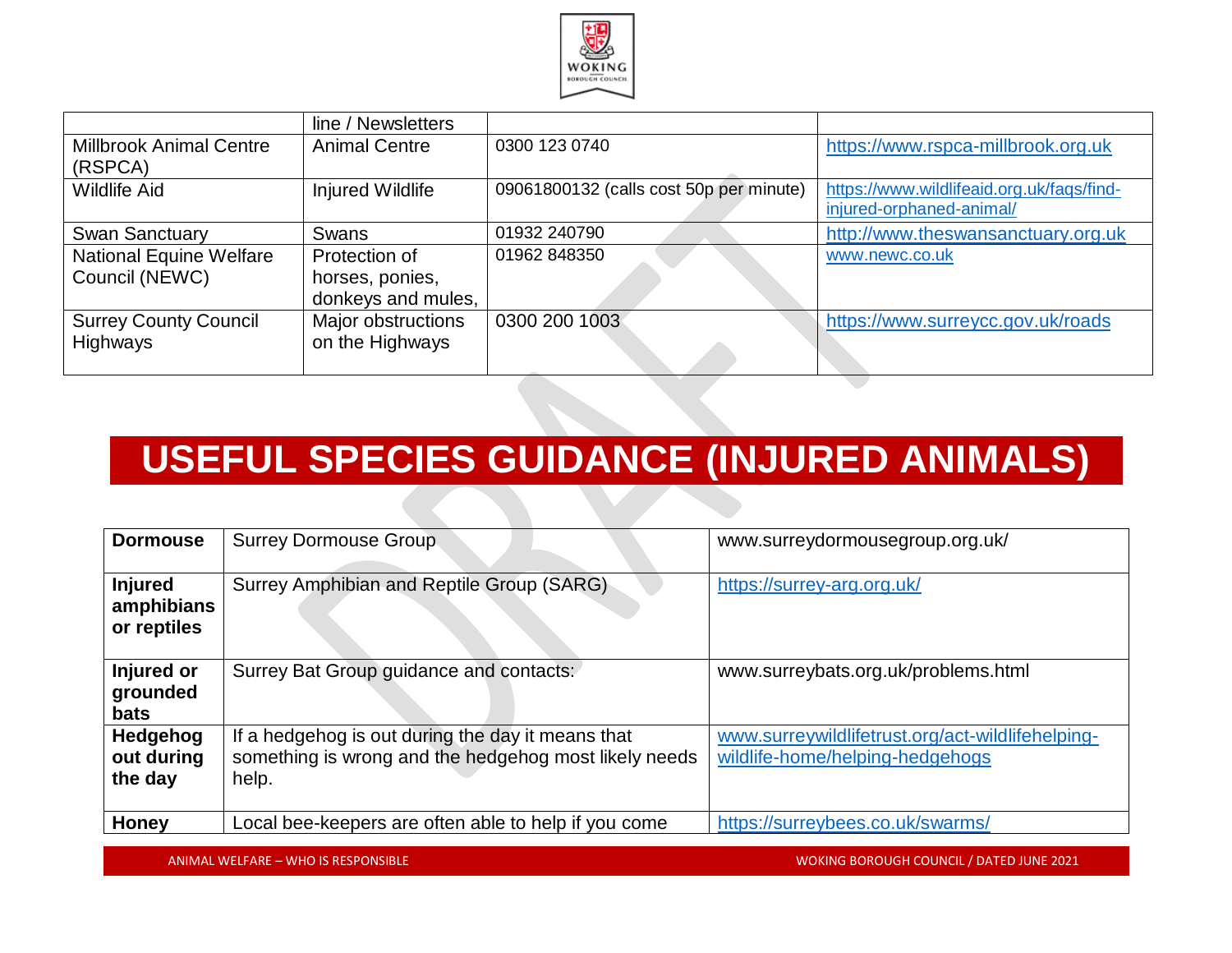

| bees<br>swarms                                                                 | across a swarm of honey bees. Please do double check<br>first that you have correctly identified that they are honey<br>bees, as other kinds of insects can also swarm.                                                                                                                                                                   | https://www.bbka.org.uk/swarm                                                                                                                                                                                                                                                                                                                                                                                                                                          |
|--------------------------------------------------------------------------------|-------------------------------------------------------------------------------------------------------------------------------------------------------------------------------------------------------------------------------------------------------------------------------------------------------------------------------------------|------------------------------------------------------------------------------------------------------------------------------------------------------------------------------------------------------------------------------------------------------------------------------------------------------------------------------------------------------------------------------------------------------------------------------------------------------------------------|
| <b>Injured</b><br>badger                                                       | West Surrey Badger Group's website provides useful<br>contacts.                                                                                                                                                                                                                                                                           | www.wsbg.co.uk/contact.html                                                                                                                                                                                                                                                                                                                                                                                                                                            |
| Injured or<br>grounded<br>peregrine<br>falcon                                  | Call an expert rescuer, do not try to capture it yourself.                                                                                                                                                                                                                                                                                | <b>Wildlife Aid Foundation</b><br>https://www.wildlifeaid.org.uk/contact-us/<br>After first contacting the above, please also<br>make the Woking Peregrine Project volunteers<br>aware: www.wokingperegrines.com/contact/                                                                                                                                                                                                                                              |
| Injured or<br>grounded<br>swifts                                               | Swift Conservation advice and contacts                                                                                                                                                                                                                                                                                                    | www.swift-conservation.org/SwiftFirstAid.htm<br>After first contacting the above, please also<br>make the Swifts in Woking volunteers aware:<br>https://surreybirdclub.org.uk/conservation/swifts/                                                                                                                                                                                                                                                                     |
| <b>Horses or</b><br>cattle<br>strayed<br>from<br>heathland /<br>common<br>land | The Council has four heathland sites, on which grazing<br>is managed as follows:<br>Grazed by ponies of local graziers, overseen by the<br><b>Surrey Heathland Partnership:</b><br>• Brookwood Heath<br>• Smarts Heath.<br>Conservation grazing by cattle, managed by Surrey<br><b>Wildlife Trust:</b><br>• Prey Heath<br>• Sheets Heath. | If you find ponies or cattle which you believe<br>have strayed from one of the sites mentioned<br>(see right), please contact the relevant<br>managing organisation:<br><b>Surrey Heathland Partnership</b><br>www.surreycc.gov.uk/land-planning-and<br>development/countryside/partnerships/heathland<br><b>Surrey Wildlife Trust</b><br>Contact the emergency grazing team number<br>shown on this webpage<br>www.surreywildlifetrust.org/walking-near-<br>livestock |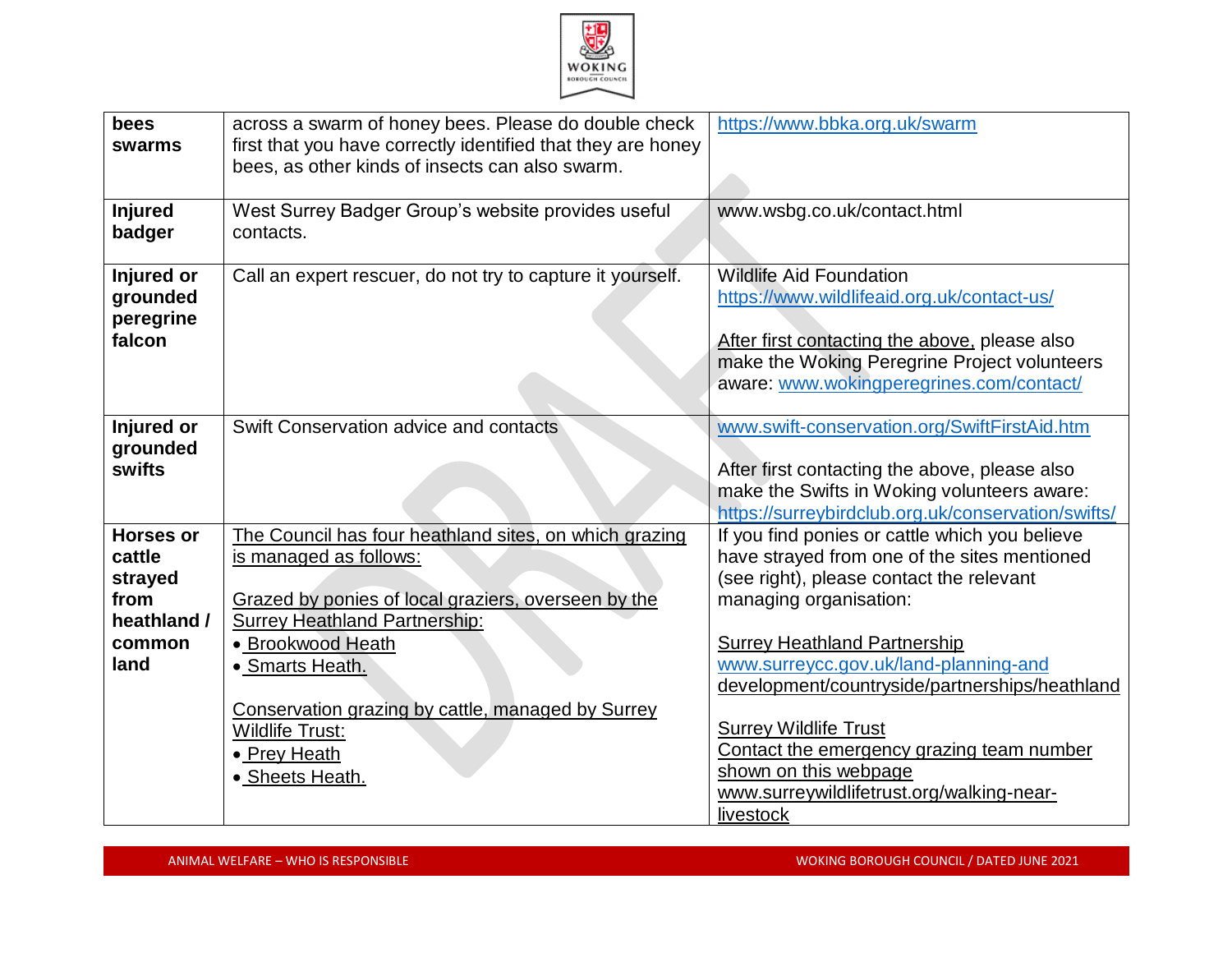

For Surrey Wildlife Trust cattle on Sheets Heath and Prey Heath East, the emergency number is 07817 769672. For ponies that graze both on Brookwood Heath and Smarts Heath, the emergency site contact is Kristina 07733 327807.

#### **USEFUL GUIDANCE**

Animal Licensing Guidance for Local Authorities <https://www.gov.uk/government/publications/animal-activities-licensing-guidance-for-local-authorities>

Procedural Guidance for Local Authorities

[https://assets.publishing.service.gov.uk/government/uploads/system/uploads/attachment\\_data/file/957617/animal-welfare](https://assets.publishing.service.gov.uk/government/uploads/system/uploads/attachment_data/file/957617/animal-welfare-licensing-procedural-guidance.pdf)[licensing-procedural-guidance.pdf](https://assets.publishing.service.gov.uk/government/uploads/system/uploads/attachment_data/file/957617/animal-welfare-licensing-procedural-guidance.pdf)

Dog Boarding Licensing

https://assets.publishing.service.gov.uk/government/uploads/system/uploads/attachment\_data/file/936827/animal-welfarelicensing-providing-boarding-for-dogs-guidance.pdf

Home Boarding for Dogs

[https://assets.publishing.service.gov.uk/government/uploads/system/uploads/attachment\\_data/file/936828/animal](https://assets.publishing.service.gov.uk/government/uploads/system/uploads/attachment_data/file/936828/animal-welfare-licensing-home-boarding-for-dogs-guidance.pdf)[welfare-licensing-home-boarding-for-dogs-guidance.pdf](https://assets.publishing.service.gov.uk/government/uploads/system/uploads/attachment_data/file/936828/animal-welfare-licensing-home-boarding-for-dogs-guidance.pdf)

Dog Day Care

[https://assets.publishing.service.gov.uk/government/uploads/system/uploads/attachment\\_data/file/936829/animal](https://assets.publishing.service.gov.uk/government/uploads/system/uploads/attachment_data/file/936829/animal-welfare-licensing-providing-day-care-for-dogs-guidance.pdf)[welfare-licensing-providing-day-care-for-dogs-guidance.pdf](https://assets.publishing.service.gov.uk/government/uploads/system/uploads/attachment_data/file/936829/animal-welfare-licensing-providing-day-care-for-dogs-guidance.pdf)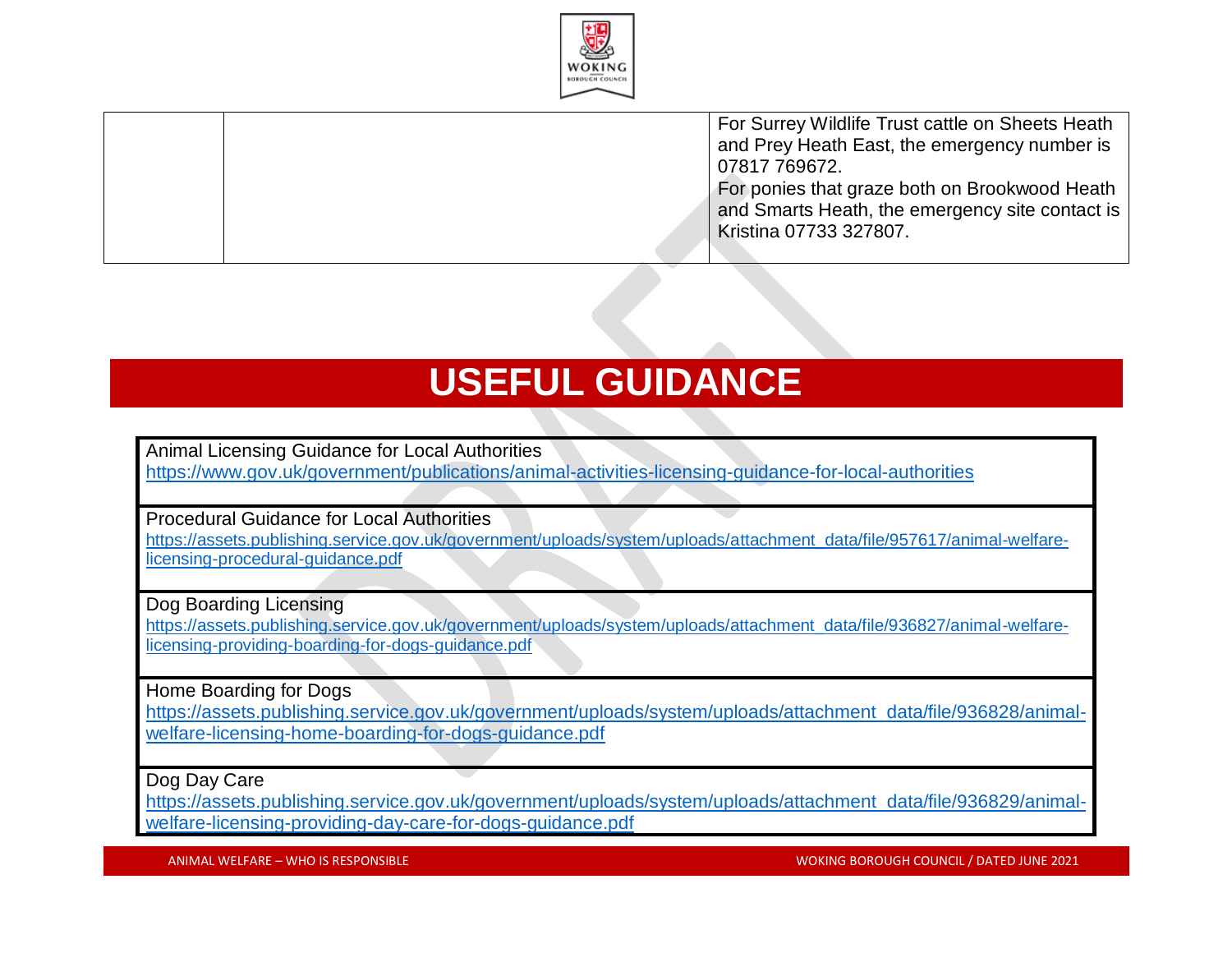

#### Cat Boarding

[https://assets.publishing.service.gov.uk/government/uploads/system/uploads/attachment\\_data/file/936829/animal](https://assets.publishing.service.gov.uk/government/uploads/system/uploads/attachment_data/file/936829/animal-welfare-licensing-providing-day-care-for-dogs-guidance.pdf)[welfare-licensing-providing-day-care-for-dogs-guidance.pdf](https://assets.publishing.service.gov.uk/government/uploads/system/uploads/attachment_data/file/936829/animal-welfare-licensing-providing-day-care-for-dogs-guidance.pdf)

Dog Breeding

[https://assets.publishing.service.gov.uk/government/uploads/system/uploads/attachment\\_data/file/936830/dog](https://assets.publishing.service.gov.uk/government/uploads/system/uploads/attachment_data/file/936830/dog-breeding-guidance.pdf)[breeding-guidance.pdf](https://assets.publishing.service.gov.uk/government/uploads/system/uploads/attachment_data/file/936830/dog-breeding-guidance.pdf)

Selling Animals as Pets

[https://assets.publishing.service.gov.uk/government/uploads/system/uploads/attachment\\_data/file/936832/selling](https://assets.publishing.service.gov.uk/government/uploads/system/uploads/attachment_data/file/936832/selling-animals-as-pets.pdf)[animals-as-pets.pdf](https://assets.publishing.service.gov.uk/government/uploads/system/uploads/attachment_data/file/936832/selling-animals-as-pets.pdf)

Keeping of Training Animals for Exhibition

[https://assets.publishing.service.gov.uk/government/uploads/system/uploads/attachment\\_data/file/936834/animal](https://assets.publishing.service.gov.uk/government/uploads/system/uploads/attachment_data/file/936834/animal-welfare-licensing-keeping-training-animals-for-exhibition.pdf)[welfare-licensing-keeping-training-animals-for-exhibition.pdf](https://assets.publishing.service.gov.uk/government/uploads/system/uploads/attachment_data/file/936834/animal-welfare-licensing-keeping-training-animals-for-exhibition.pdf)

Hiring out Horses

[https://assets.publishing.service.gov.uk/government/uploads/system/uploads/attachment\\_data/file/936833/animal](https://assets.publishing.service.gov.uk/government/uploads/system/uploads/attachment_data/file/936833/animal-welfare-licensing-hiring-out-horses.pdf)[welfare-licensing-hiring-out-horses.pdf](https://assets.publishing.service.gov.uk/government/uploads/system/uploads/attachment_data/file/936833/animal-welfare-licensing-hiring-out-horses.pdf)

# **LEGISLATION**

Animal Welfare Act 2006 <https://www.legislation.gov.uk/ukpga/2006/45/contents>

Dangerous Dogs Act 1991

<https://www.legislation.gov.uk/ukpga/1991/65/contents>

Control of Horses Act 2015